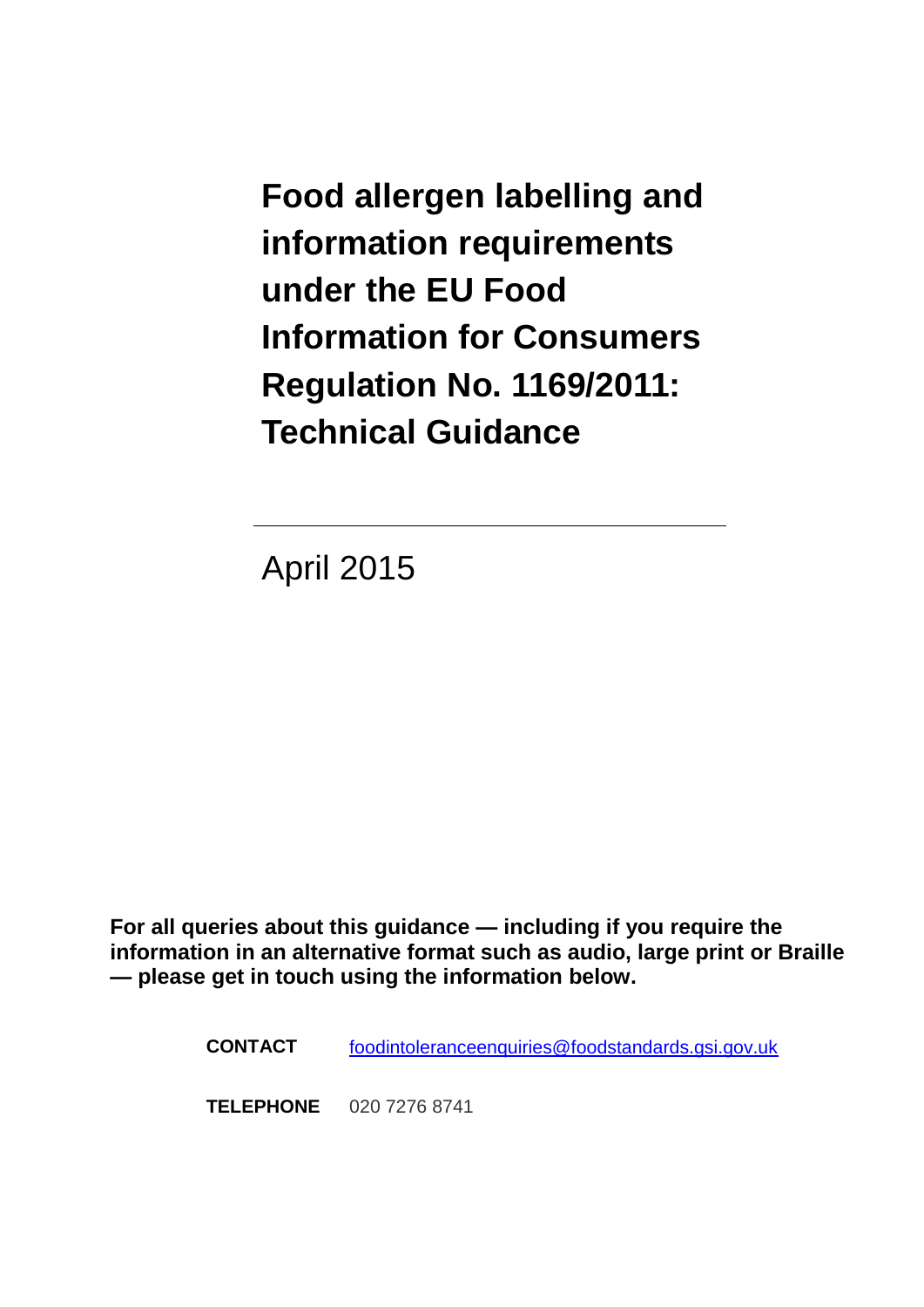

# <span id="page-1-0"></span>Summary

| <b>Intended audience:</b><br><b>Which UK nations</b> | All food manufacturers and producers<br>Retailers, institutional caterers and other food<br>businesses<br><b>Enforcement authorities</b><br>Packers<br>Importers<br>England, Wales, Scotland and Northern Ireland                                                                                                                                                                                                                                                   |  |  |  |  |  |  |
|------------------------------------------------------|---------------------------------------------------------------------------------------------------------------------------------------------------------------------------------------------------------------------------------------------------------------------------------------------------------------------------------------------------------------------------------------------------------------------------------------------------------------------|--|--|--|--|--|--|
| does this cover?                                     |                                                                                                                                                                                                                                                                                                                                                                                                                                                                     |  |  |  |  |  |  |
| <b>Purpose:</b>                                      | To support food businesses (including institutional caterers,<br>such as workplace canteens, schools and hospitals, and<br>carers), especially small and medium sized enterprises, in<br>following allergen requirements on labelling and providing<br>information. To also assist authorised food officers at local<br>food authorities in enforcing these measures. Technical<br>advice on the interpretation and application of the<br>requirements is provided. |  |  |  |  |  |  |
| Legal status:                                        | This guidance is intended to accompany the allergen<br>provisions of the EU Food Information for Consumers<br>Regulation (No. 1169/2011) and Food Information<br>Regulations 2014 (SI 2014/1855) and corresponding<br>Regulations in Wales, Scotland and Northern Ireland.                                                                                                                                                                                          |  |  |  |  |  |  |
| <b>Key words</b>                                     | Food allergy and intolerance<br>Allergen labelling<br>Prepacked foods<br>Non-prepacked foods<br>Distance selling                                                                                                                                                                                                                                                                                                                                                    |  |  |  |  |  |  |
| <b>Review date</b>                                   | 1 July 2016                                                                                                                                                                                                                                                                                                                                                                                                                                                         |  |  |  |  |  |  |
| <b>Sunset date</b>                                   | Not applicable                                                                                                                                                                                                                                                                                                                                                                                                                                                      |  |  |  |  |  |  |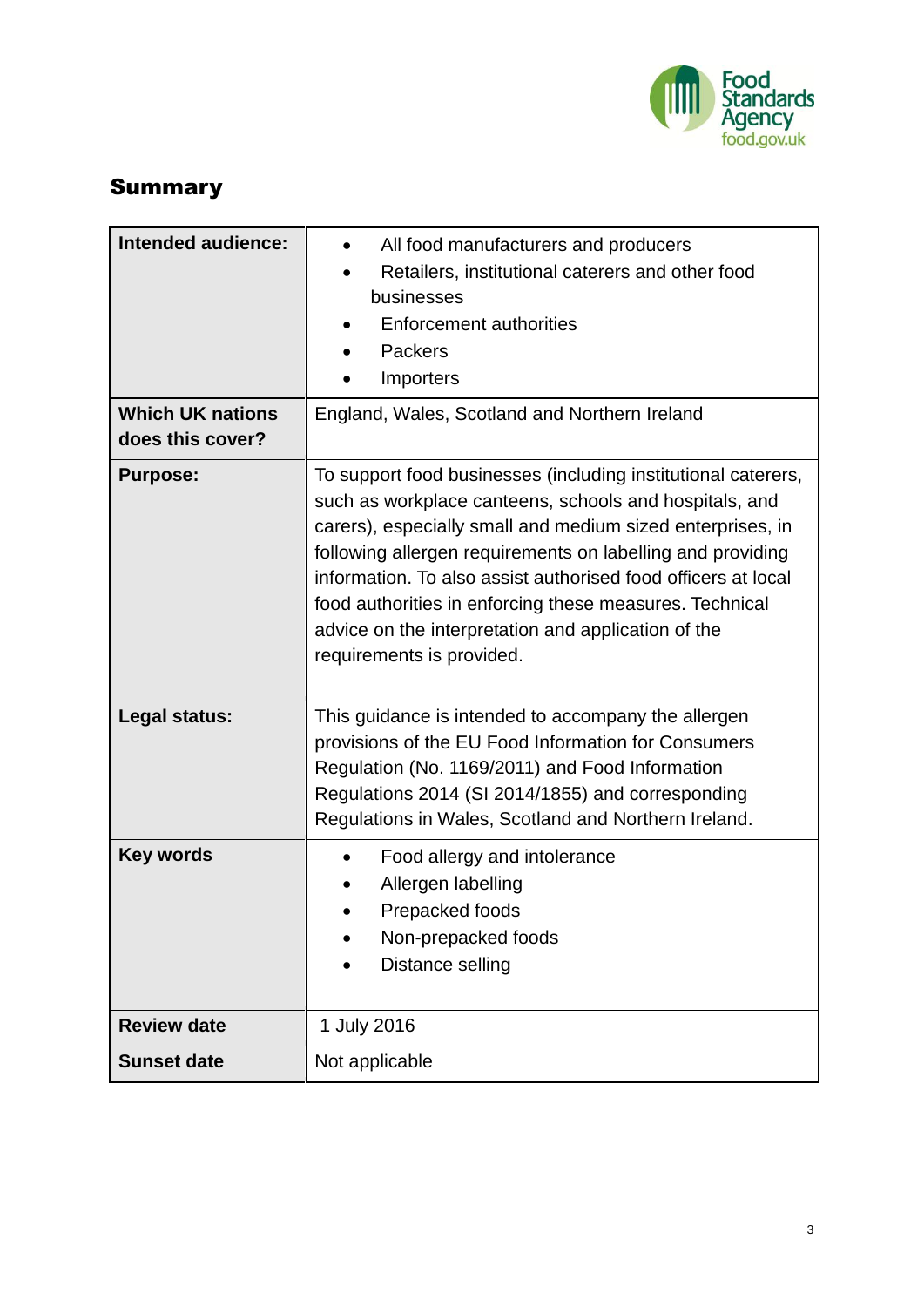

# <span id="page-2-0"></span>Revision history

This guidance follows the Government [Code of Practice on Guidance.](http://www.berr.gov.uk/files/file46950.pdf) If you believe this guidance breaches the Code for any reason, please let us know by emailing [betterregulation@foodstandards.gsi.gov.uk.](mailto:betterregulation@foodstandards.gsi.gov.uk) If you have any comments on the guidance itself, please call us using the contact number on page 2 or complete our ongoing Guidance [survey](https://www.surveymonkey.com/s/55QQDCG): <https://www.surveymonkey.com/s/55QQDCG>

| <b>Revision</b><br>No. | <b>Revision date</b> | <b>Purpose of revision and</b><br>paragraph number                                                                                                                                                                           | <b>Revised by</b>   |  |  |  |
|------------------------|----------------------|------------------------------------------------------------------------------------------------------------------------------------------------------------------------------------------------------------------------------|---------------------|--|--|--|
|                        | 10 April 2015        | Updated advice in paras 1, 10,<br>$14 - 20$ , 31, 33, 34, 36, 39, 40,<br>$48 - 50$ , 52, 55, 56, 58, 59, 65,<br>66 (example), 72, 73, 74 – 76,<br>$78, 79, 82, 83, 90 - 93, 95 -$<br>98 and References and<br>Resources page | Food Allergy Branch |  |  |  |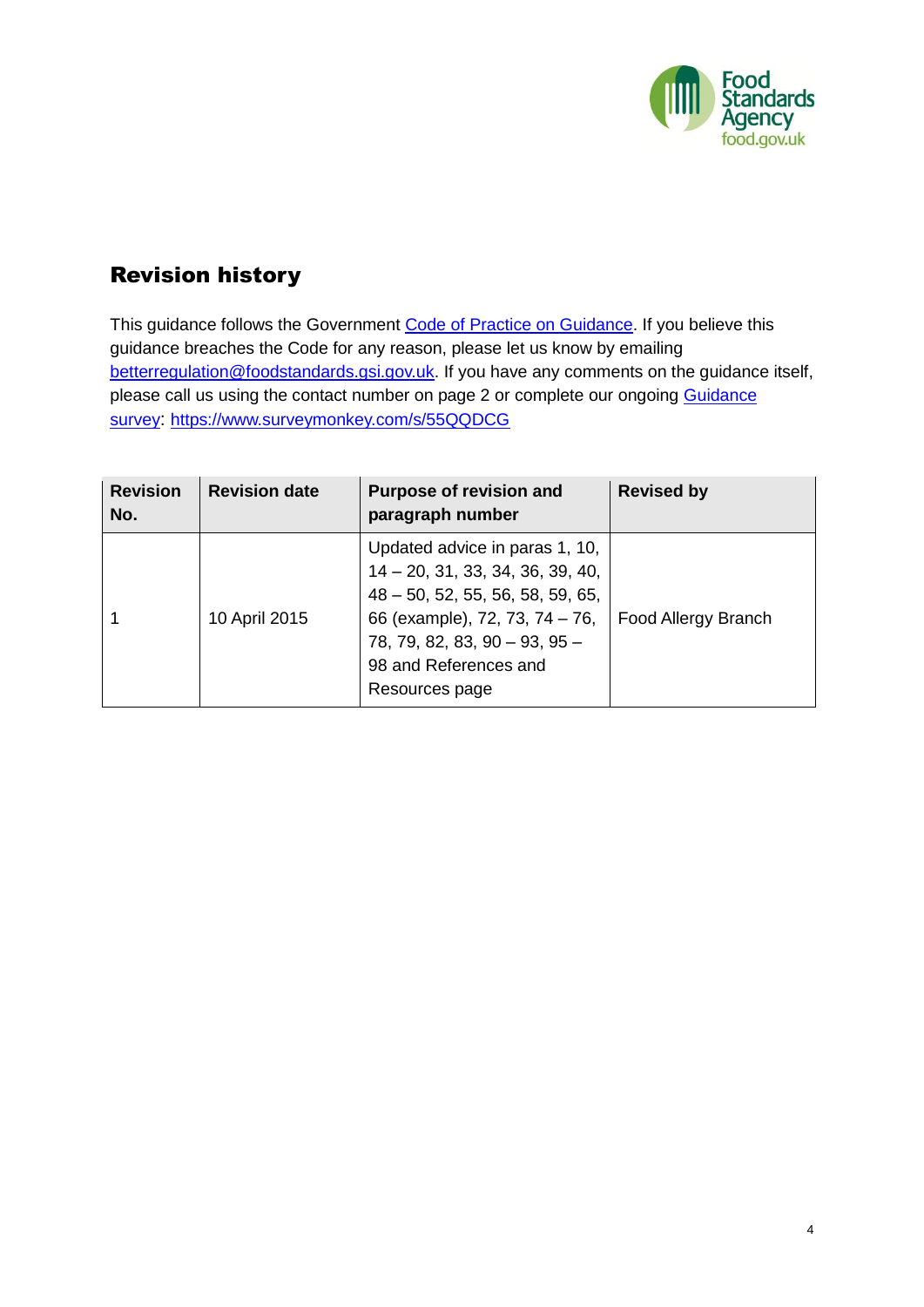

# <span id="page-3-0"></span>Contents

| <b>FOOD ALLERGEN LABELLING AND INFORMATION REQUIREMENTS UNDER</b><br>THE EU FOOD INFORMATION FOR CONSUMERS REGULATION NO. |
|---------------------------------------------------------------------------------------------------------------------------|
|                                                                                                                           |
|                                                                                                                           |
|                                                                                                                           |
|                                                                                                                           |
|                                                                                                                           |
|                                                                                                                           |
|                                                                                                                           |
|                                                                                                                           |
|                                                                                                                           |
|                                                                                                                           |
|                                                                                                                           |
|                                                                                                                           |
| <b>PART 1: GUIDANCE FOR BUSINESSES PROVIDING PREPACKED FOOD14</b>                                                         |
| Applicable requirements - voluntary information (Article 36)24                                                            |
| <b>PART 2: GUIDANCE FOR BUSINESSES PROVIDING NON-PREPACKED AND</b>                                                        |
|                                                                                                                           |
|                                                                                                                           |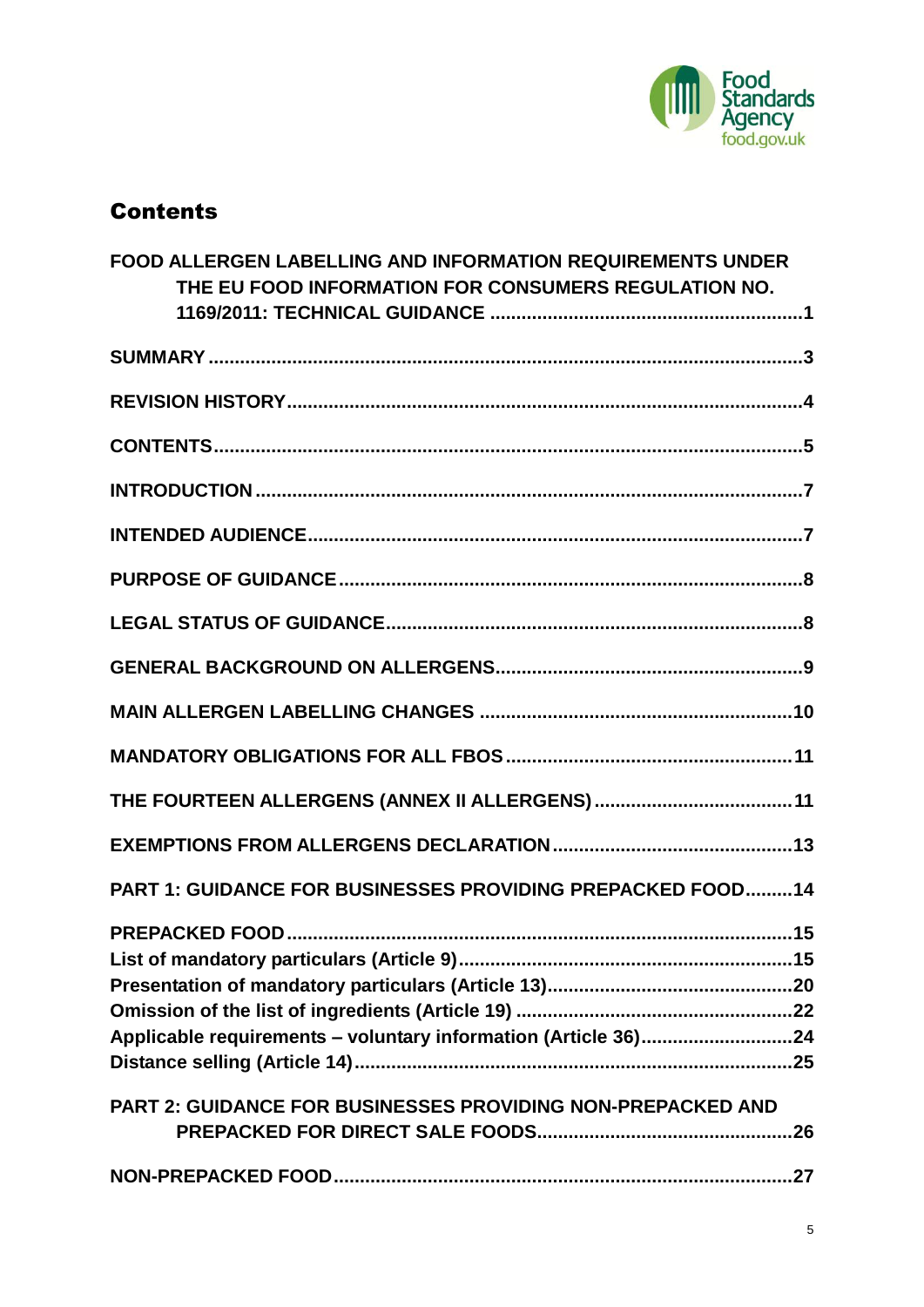

| Presentation of mandatory allergen information (Articles 9, 12, 13 and 21) 28 |  |
|-------------------------------------------------------------------------------|--|
|                                                                               |  |
|                                                                               |  |
|                                                                               |  |
|                                                                               |  |
|                                                                               |  |
|                                                                               |  |
|                                                                               |  |
|                                                                               |  |
|                                                                               |  |
|                                                                               |  |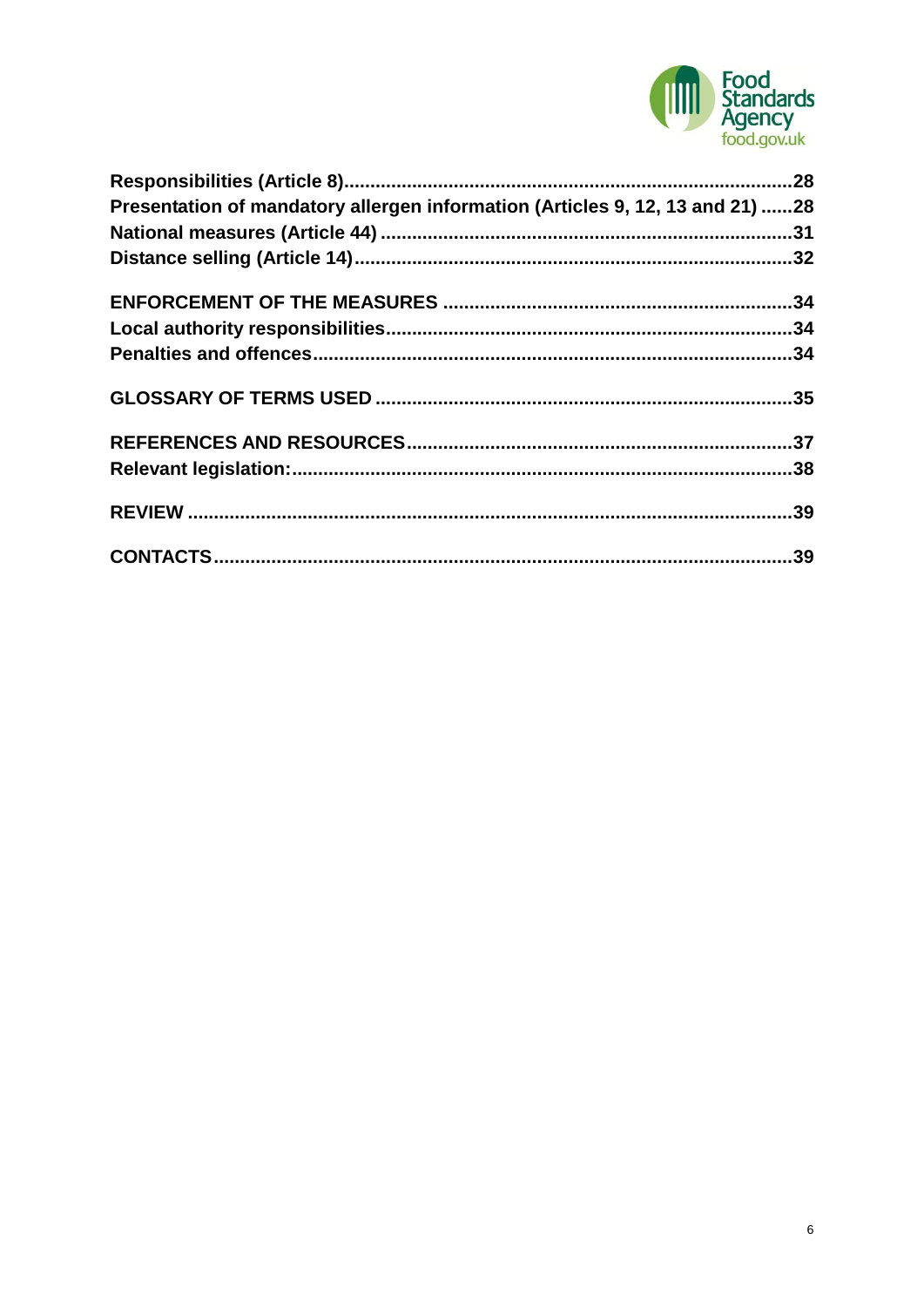# <span id="page-5-0"></span>Introduction

- 1. These guidance notes cover the interpretation and application of allergen provisions for prepacked, prepacked for direct sale and non-prepacked foods, which can be found in the EU Food Information for Consumers Regulation (No. 1169/2011) (EU FIC) [http://eur](http://eur-lex.europa.eu/LexUriServ/LexUriServ.do?uri=OJ:L:2011:304:0018:0063:EN:PDF)[lex.europa.eu/LexUriServ/LexUriServ.do?uri=OJ:L:2011:304:0018:0063:EN:PD](http://eur-lex.europa.eu/LexUriServ/LexUriServ.do?uri=OJ:L:2011:304:0018:0063:EN:PDF) [F](http://eur-lex.europa.eu/LexUriServ/LexUriServ.do?uri=OJ:L:2011:304:0018:0063:EN:PDF) and Commission Delegated Regulation (EU) No. 78/2014 amending Annex II of 1169/2011. The allergen rules came into effect in the UK and the EU on 13 December 2014. The allergen labelling rules for prepacked products apply to products placed on the market or labelled on or after this date. For nonprepacked foods, the allergen information rules apply to foods placed on the market on or after 13 December 2014. Failure to comply with the allergen provisions may result in criminal prosecution being brought against a food business operator (FBO) (see p 34 for details on enforcement of measures).
- 2. This guidance does not cover other labelling requirements (such as other general labelling (e.g. country of origin, minced meat, quantities, additives, nutrition etc.).
- 3. The EU FIC does not affect the legal basis for the application of voluntary precautionary allergen statements to indicate the unintentional presence of allergens due to cross contamination such as *"may contain x, y, z".*  Precautionary allergen statements should only be used after a thorough risk assessment and where there is considered to be a real risk to the consumer.

# <span id="page-5-1"></span>Intended audience

- 4. These guidance notes on EU FIC's rules on allergen labelling and information are intended to help food businesses such as producers, manufacturers, packers, importers, distributors, wholesalers, retailers, caterers and also for enforcement officers responsible for enforcing relevant measures.
- 5. Individuals who are not food businesses and occasionally provide food at charity events or voluntary cake sales, for example, do not need to follow these requirements.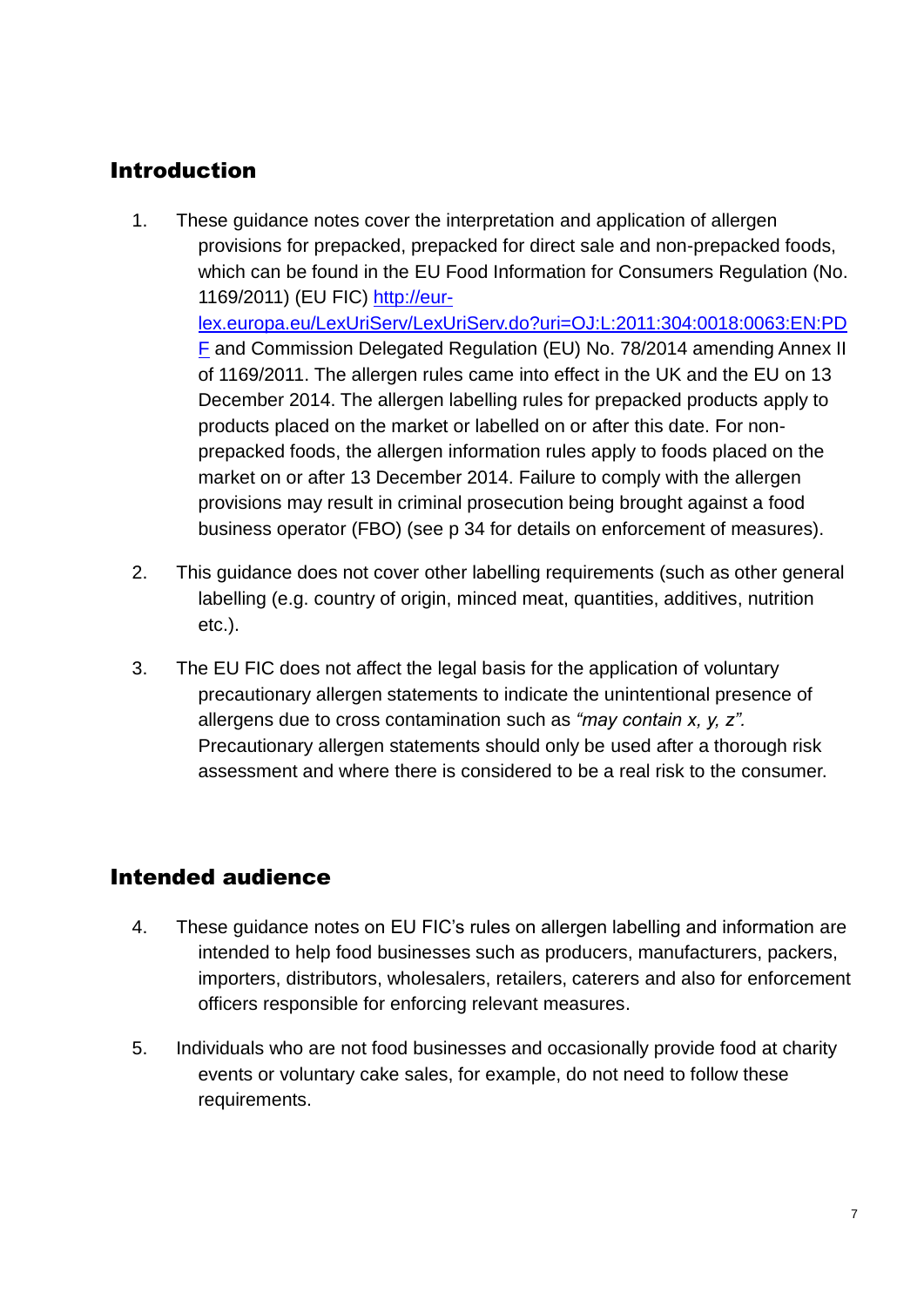## <span id="page-6-0"></span>Purpose of guidance

- 6. These guidance notes have been produced to:
	- provide informal and non-binding technical guidance on the interpretation and practical application of EU FIC's specific requirements on allergen labelling and information.
	- develop understanding by providing regulatory guidance and interpretation in this area.
	- be read alongside the EU Food Information for Consumers Regulation (No. 1169/2011) (EU FIC) and Food Information Regulation (FIR) 2014 (SI 2014/1855) and corresponding Regulations in Wales, Scotland and Northern Ireland.

# <span id="page-6-1"></span>Legal status of guidance

- 7. These notes have been produced to provide practical guidance about allergen labelling of prepacked food and allergen information provision for nonprepacked foods.
- 8. These notes have been produced to provide guidance on:
	- the legal requirements of the EU Food Information for Consumers Regulation (No. 1169/2011)
	- enforcement and penalties outlined in the Food Information Regulations 2014 (SI 2014/1855) and corresponding Regulations in Wales, Scotland and Northern Ireland.
	- examples of how to comply with the legal provisions.

These guidance notes on legal requirements cannot cover every situation and you may need to consider the relevant legislation itself and other parallel legislation to see how it applies in your circumstances. If you do follow the guidance notes they will help you to comply with the law.

Examples of ways in which businesses can provide allergen information to comply with the legal provisions are also given. **To separate the legal provisions from**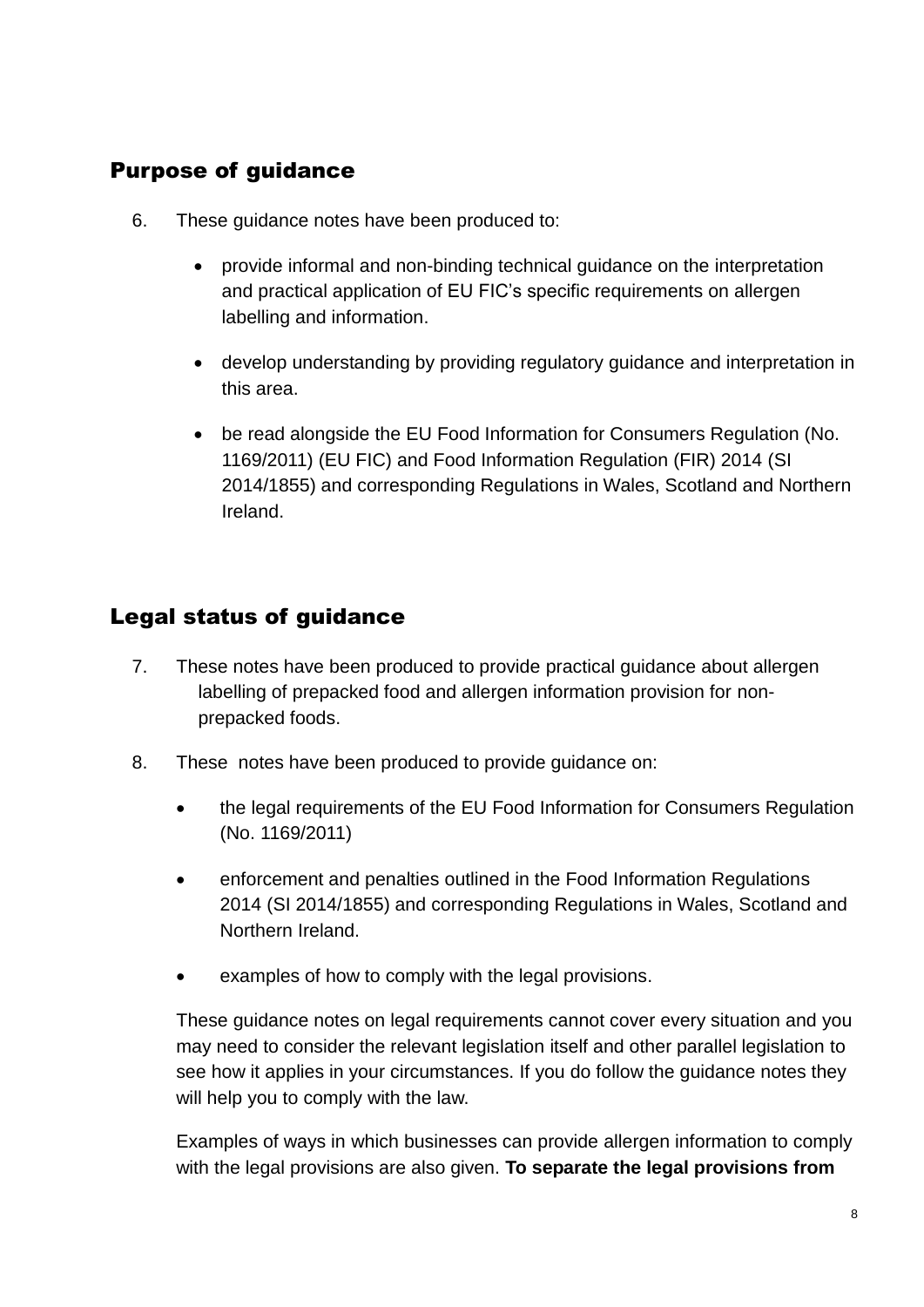**examples of what compliance could look like, they are provided in shaded boxes with the heading of 'Examples'.** You are not required by law to use these particular examples as other approaches may also be compliant.

9. Businesses with specific queries may wish to seek the advice of their local enforcement agency, which will usually be the trading standards/ environmental health department of the Local Authority.

## <span id="page-7-0"></span>General background on allergens

- 10. EU FIC changes how allergen information is provided and presented for all foods.
- 11. In the UK, it is estimated that 1-2% of adults and 5-8% of children have a food allergy. This equates to around 2 million people living in the UK with a food allergy, this figure does not include those with food intolerances. This means the actual number of affected people living with food allergy and/or food intolerance is considerably more.
- 12. An allergic reaction can be produced by a tiny amount of a food ingredient that a person is sensitive to (for example a teaspoon of milk powder, a fragment of peanut or just one or two sesame seeds). Symptoms of an allergic reaction can range from mild symptoms such as itching around the mouth and rashes; and can progress to more severe symptoms such as vomiting, diarrhoea, wheezing and on occasion anaphylaxis (shock). Around ten people in the UK die from allergic reactions to food every year.
- <span id="page-7-1"></span>13. There is no cure for food allergy. The only way to manage the condition is to avoid food that makes the person ill. This can be achieved by checking ingredients details on labels of prepacked foods and being provided allergen ingredients information for non-prepacked foods. Therefore, it is very important that food businesses provide clear and accurate information about allergenic ingredients in their products. EU FIC introduces new rules for food businesses relating to the labelling and provision of allergen information.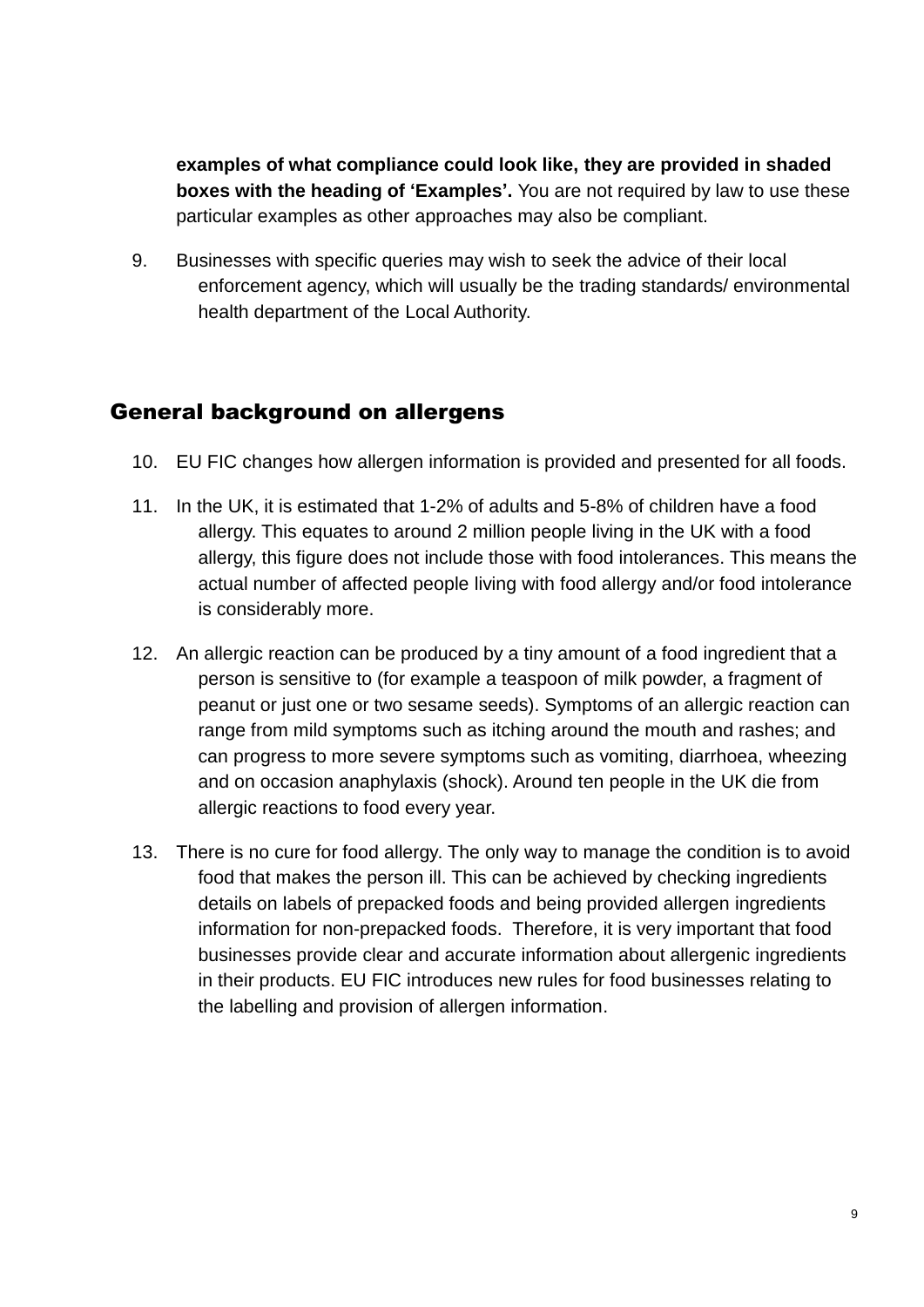## Main allergen labelling changes

- 14. Food businesses who supply prepacked foods already follow specific requirements. The EU FIC however, introduced a new requirement to emphasise any of the 14 specific allergens in the ingredients list of prepacked food.
- 15. Prepacked products with old style allergen labelling that were placed on the market or labelled before 13 December 2014 can be sold through until stocks have been exhausted. Products such as frozen, tinned or dried food have a long shelf life. It will be possible therefore to see both types of labelling being used on these types of products for a few years after the application date.
- 16. For food businesses which provide non-prepacked food, such as retailers, restaurants, takeaways, bakeries and institutional caterers (prisons, nurseries, schools, hospitals, workplace canteens etc.), the EU FIC introduced a new requirement to provide information on allergenic ingredients. This information can be provided in writing and/or orally.
- 17. In specific circumstances where individuals are owed a duty of care by those providing them with food, such as in prisons, nurseries, schools and hospitals; a process should be put in place to safeguard those individuals, especially those unable to communicate their dietary needs (for example the very young or those with mental illness). The process needs to ensure that allergen information is recorded and reported in line with EU FIC and requirements in other legislation concerning the adult mental capacity and care for minors, such as the Mental Capacity Act 2005 and the Children Act 1989 respectively, should also be considered. For example, where the individual cannot make a safe dietary choice, the caregiver should be able to identify that individual and provide them with food which is safe for their consumption.
- 18. EU FIC and the FIR allergen requirements makes clear when the food business has not complied with the allergen provisions (i.e. for non-prepacked food it is clear how the FBO should provide allergen information and, for prepacked foods, how information should be declared on the label). Failure to meet the allergen requirements is a criminal offence due to the impact of non-compliance on public health. Details on local authority responsibilities and penalties are covered on p34 of this guidance.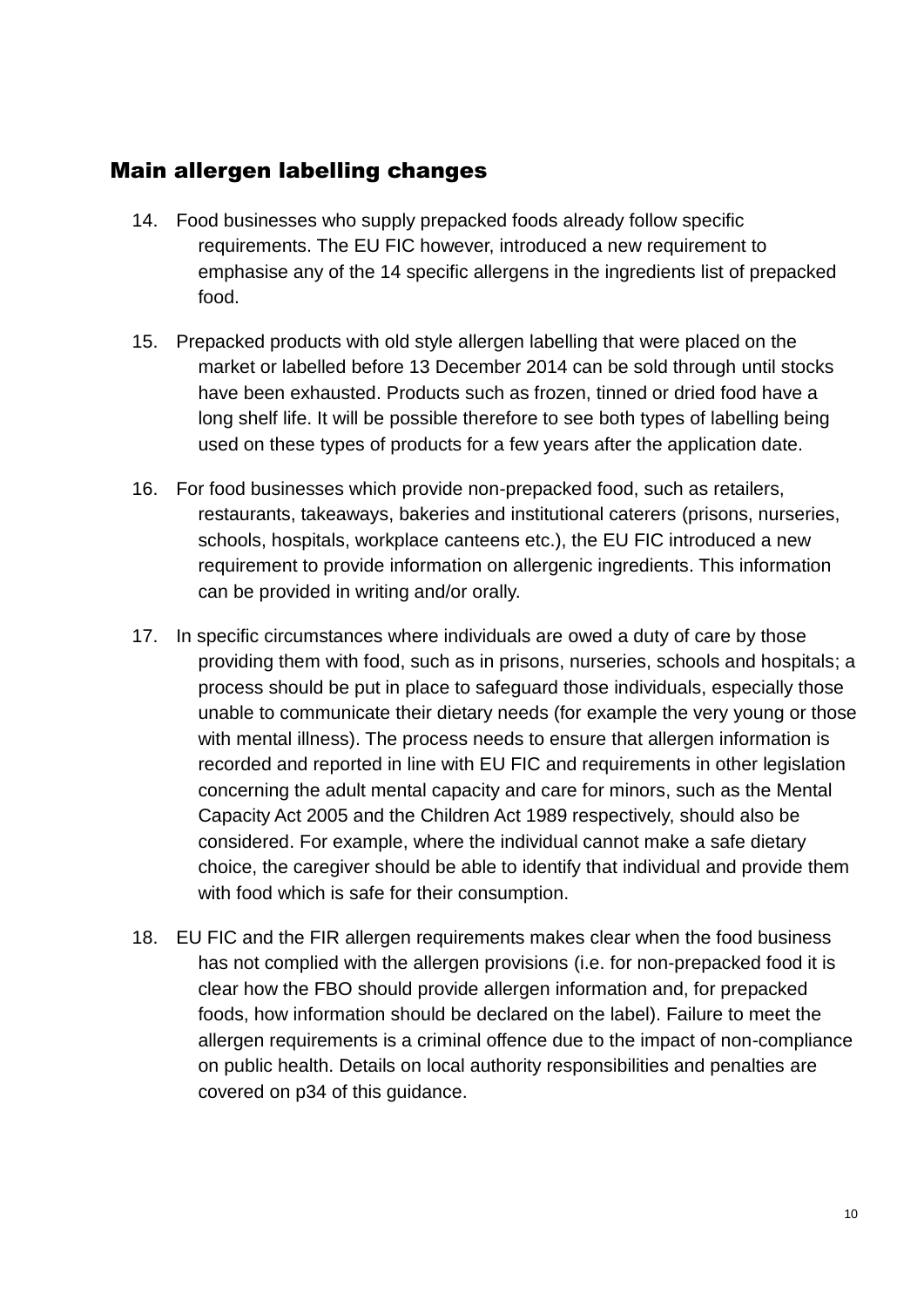# <span id="page-9-0"></span>Mandatory obligations for all FBOs

19. Under Article 9 (1)(c) of EU FIC, all FBOs should declare the presence – whether for use as an ingredient or a processing aid - of any of the 14 major allergens listed in Annex II to the Regulation. The ways in which this mandatory information can be presented for prepacked food and non-prepacked food is explained later in this guidance. However, in both cases it should be noted that in accordance with Articles 12 and 13 of EU FIC, the mandatory information should be easily accessible, in a conspicuous place, easily visible and clearly legible. Information should be indelible (permanent) where appropriate, for example on food labels where it needs to withstand handling. The information should not be hidden, obscured, detracted from or interrupted by other written or pictorial matter or any other intervening material.

## <span id="page-9-1"></span>The fourteen allergens (Annex II allergens)

20. The 14 allergens listed in Annex II (as amended by Commission Delegated Regulation No. 78/2014) are recognised across Europe as the most common ingredients or processing aids causing food allergies and intolerances. If there is a food product which contains or uses an ingredient or processing aid (such as wheat flour used to roll out dough made from rye flour) derived from one of the substances or products listed in the Annex II, it must be declared, by the FBO to the consumer.

The Annex II allergens are:

- Cereals containing gluten namely wheat (such as spelt and Khorasan wheat), rye, barley, oats and their hybridised strains and products thereof, except:
	- a) wheat based glucose syrups including dextrose
	- b) wheat based maltodextrins
	- c) glucose syrups based on barley
	- d) cereals used for making alcoholic distillates including ethyl alcohol of agricultural origin
- Crustaceans and products thereof (for example prawns, lobster, crabs and crayfish)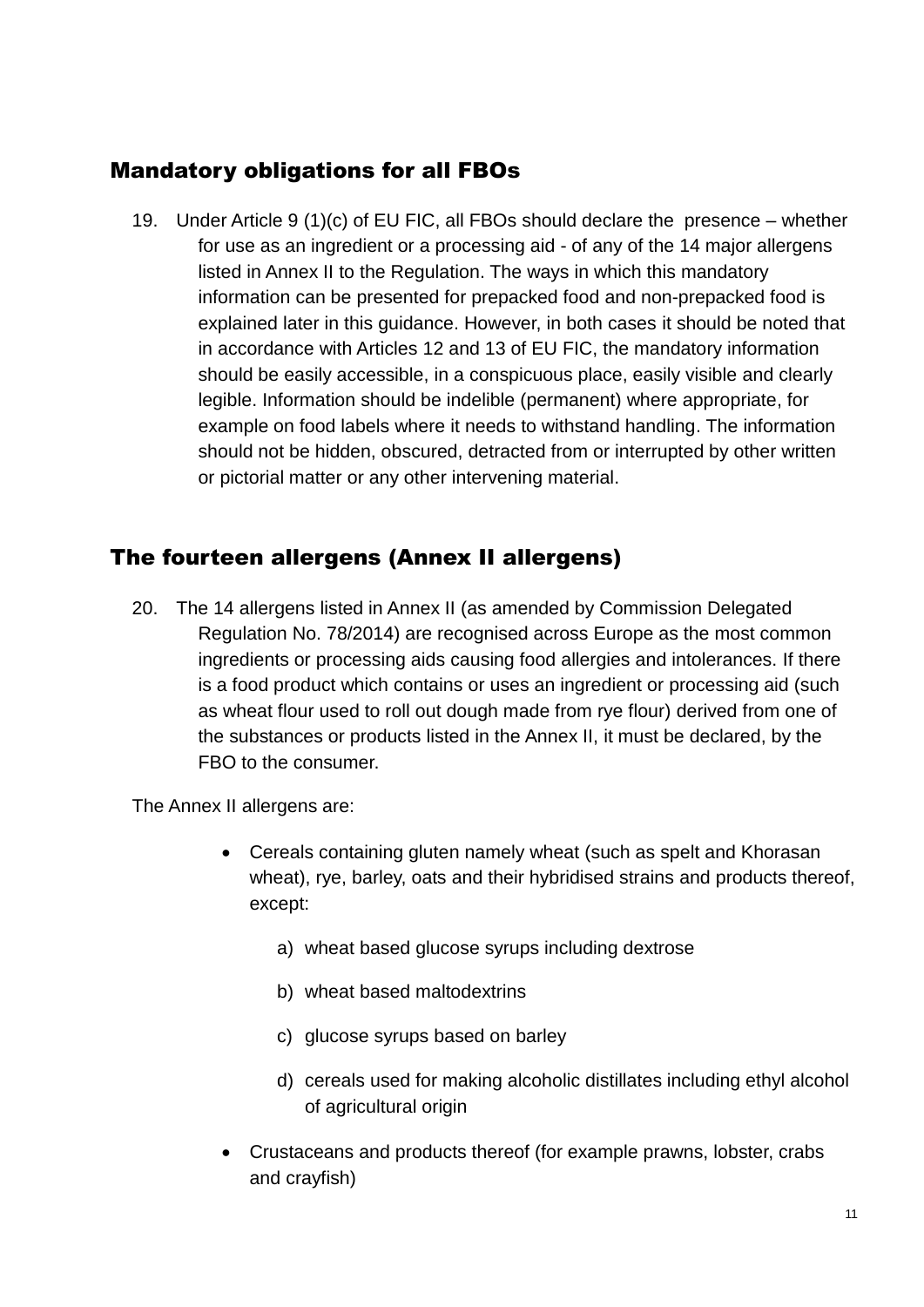- Egg and products thereof
- Fish and products thereof, except:
	- a) fish gelatine used as carrier for vitamin or carotenoid preparations
	- b) fish gelatine or Isinglass used as a fining agent in beer and wine
- Peanuts and products thereof
- Soybeans and products thereof, except:
	- a) fully refined soybean oil and fat
	- b) natural mixed tocopherols (E306), natural D-alpha tocopherols, natural D-alpha tocopherol acetate and natural D-alpha tocopherol succinate from soybean sources
	- c) vegetable oils derived phytosterols and phytosterol esters from soybean sources
	- d) plant stanol ester produced from vegetable oil sterols from soybean sources
- Milk and products thereof (including lactose), except:
	- a) whey used for making alcoholic distillates including ethyl alcohol of agricultural origin
	- b) lactitol
- Nuts (namely almond, hazelnut, walnut, cashew, pecan nut, Brazil nut, pistachio nut and Macadamia nut (Queensland nut)) and products thereof except for nuts used for making alcoholic distillates including ethyl alcohol of agricultural origin
- Celery and products thereof
- Mustard and products thereof
- Sesame seeds and products thereof
- Sulphur dioxide and/ or sulphites at concentrations of more than 10mg/kg or 10mg/L (litre) in terms of the total  $SO<sub>2</sub>$  which are to be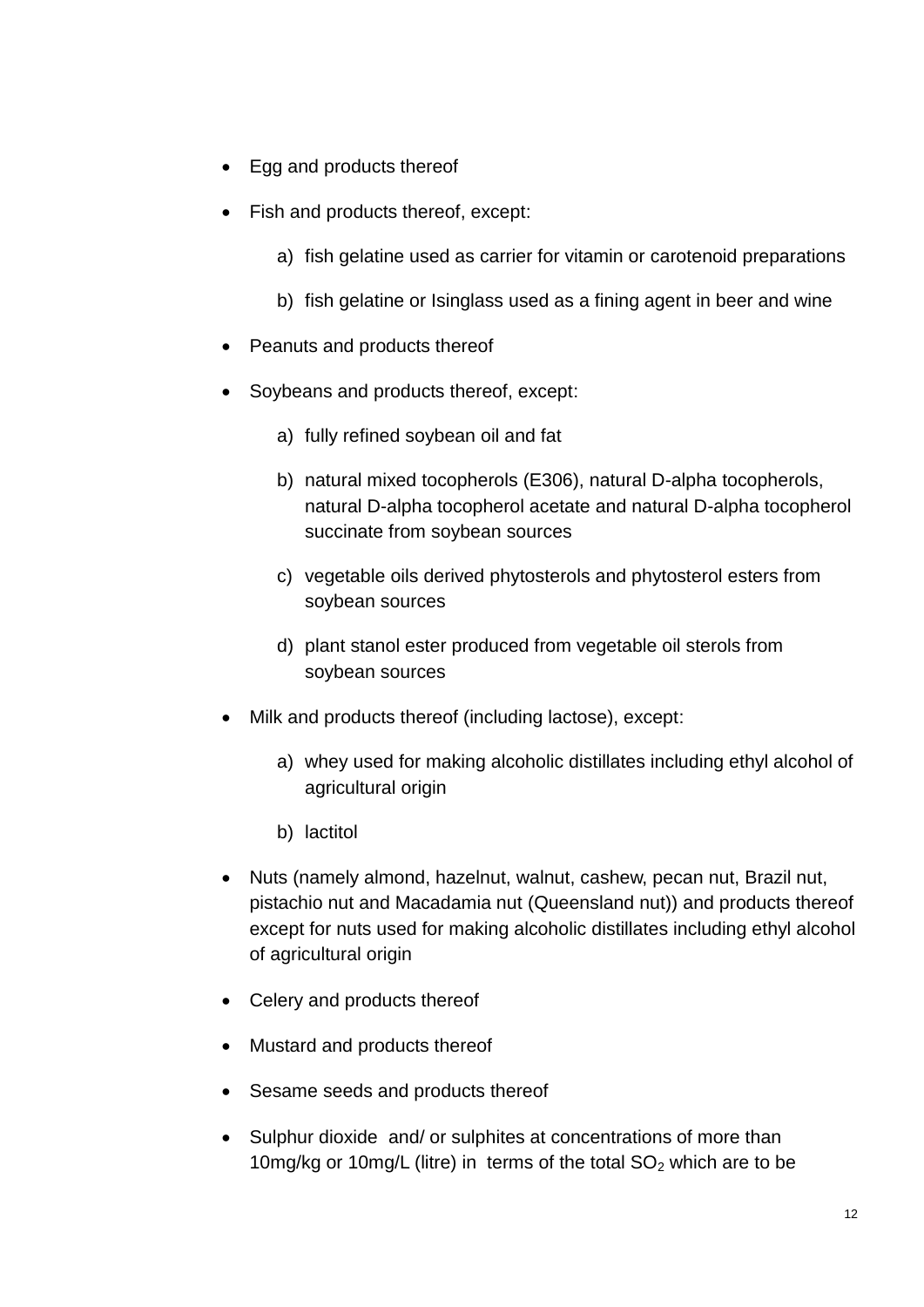calculated for products as proposed ready for consumption or as reconstituted according to the instructions of the manufacturers

- Lupin and products thereof
- Molluscs and products thereof (for example mussels, clams, oysters, scallops, snails and squid)
- 21. The use of icons or symbols to indicate the presence of allergens is permitted as long as it is accompanied words and numbers to ensure uniform consumer understanding and to avoid misleading the consumer. Currently there is no single agreed set of icons or symbols across Europe for indicating the presence of allergens in prepacked and non-prepacked foods.

## <span id="page-11-0"></span>Exemptions from allergens declaration

- 22. The EU FIC requires the presence of allergens in the final foodstuff to be declared. Some ingredients made from the Annex II foods will not cause an allergic reaction because they have been highly processed (for example fully refined soya oil or wheat glucose syrups). This is because the allergen/protein has been removed and the product has been assessed by the European Food Safety Authority (EFSA) as not possessing an allergenic risk to the consumer.
- 23. Substances derived from an allergenic ingredient, which have been specifically exempted from declaration under Annex II (e.g. wheat glucose syrup), do not need to be declared.
- 24. In the case of wine and wine fining agents derived from egg and milk, EU Regulation No. 579/2012 will need to be considered. In determining whether egg and milk fining agents are still present in wine, they should not be found at the limit of detection (<0.25mg per litre) as indicated in EU Regulation No. 579/2012. Where egg or milk fining agents are not detected at these levels, they are exempt from the allergen labelling requirements.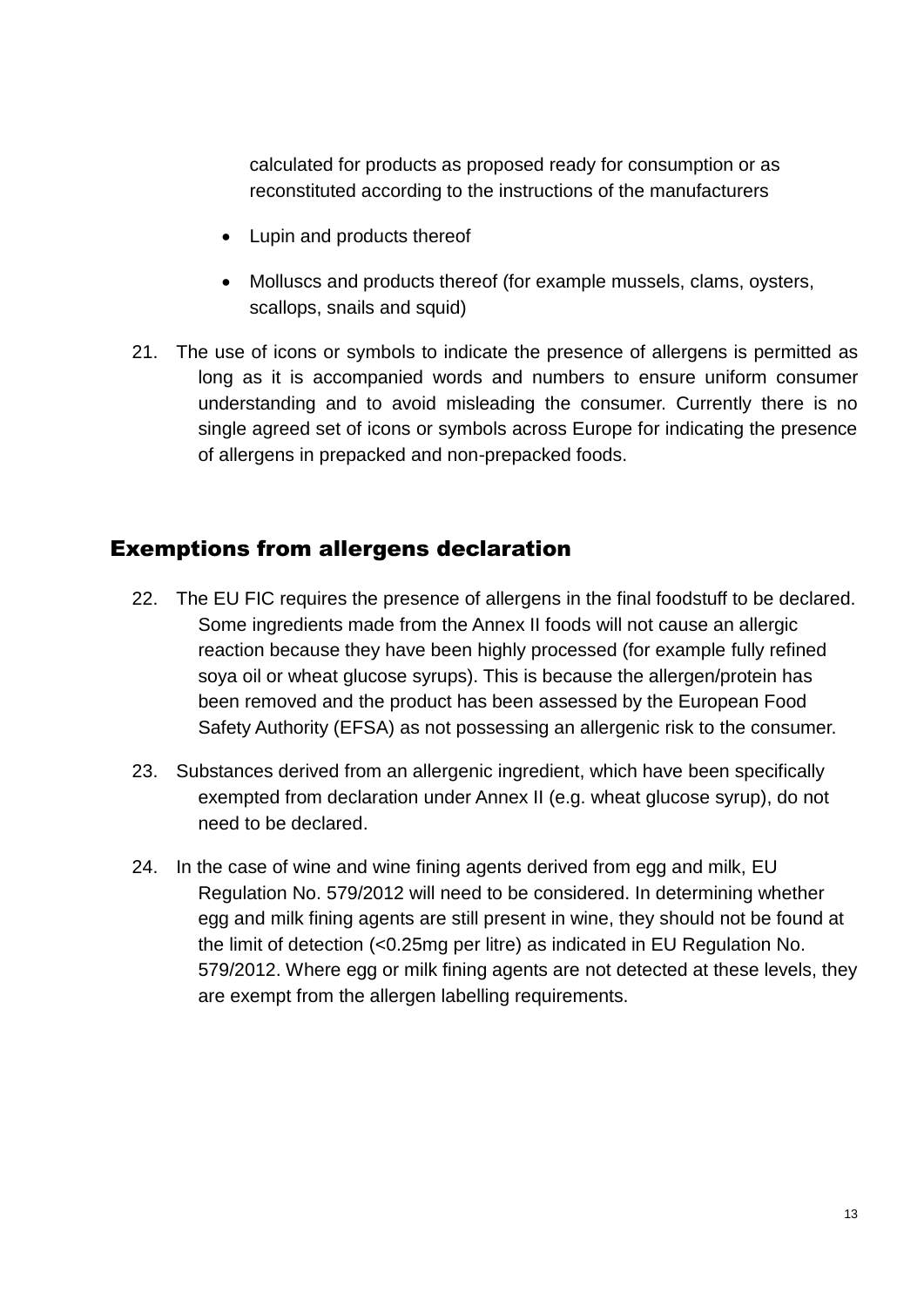# <span id="page-12-0"></span>PART 1: Guidance for businesses providing prepacked food

For food manufacturers, packers, retailers and online or catalogue stores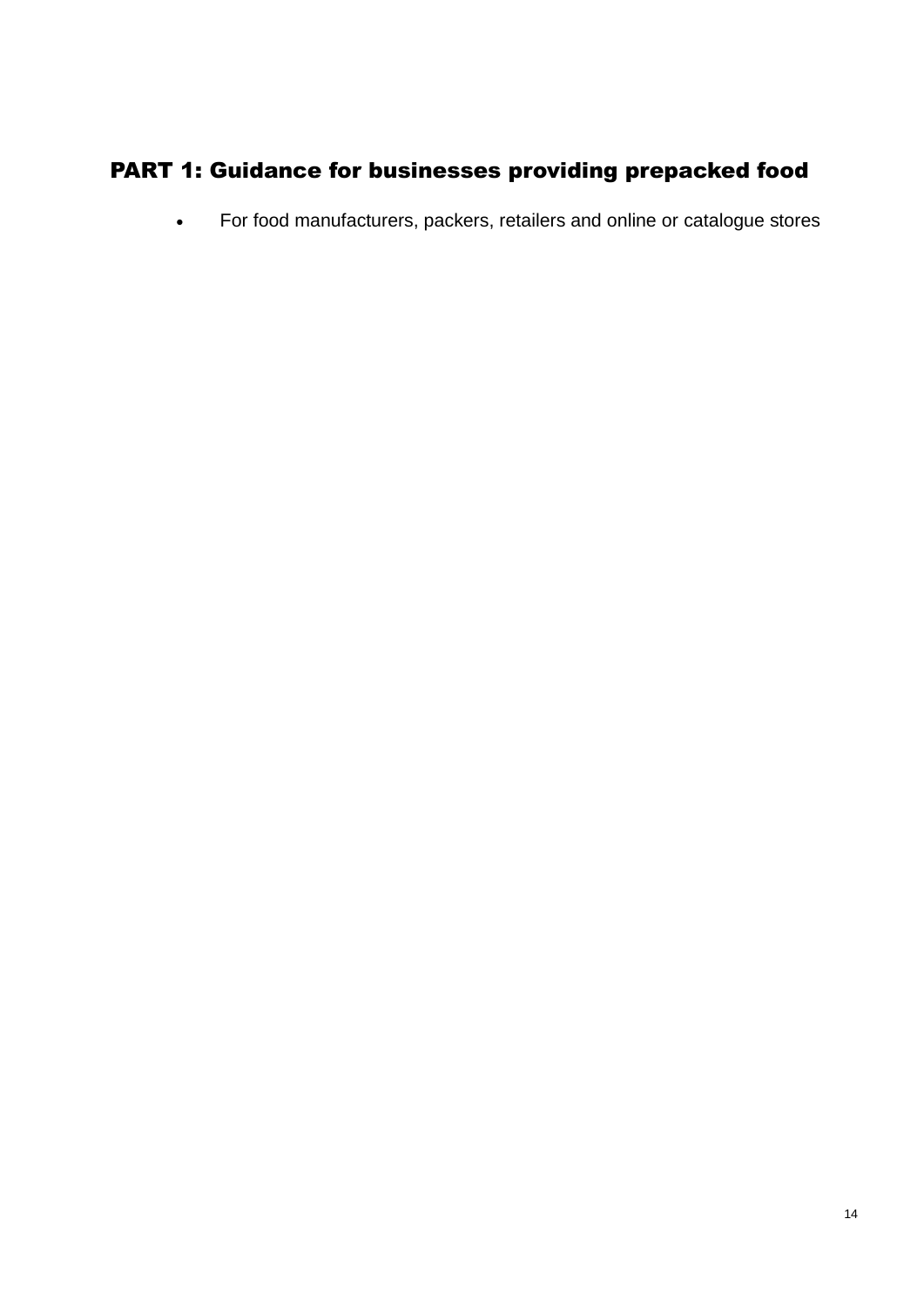# <span id="page-13-0"></span>Prepacked food

- 25. The following section provides guidance and examples of compliance with EU FIC provisions specific to allergen labelling for prepacked foods. This is based on the following articles:
	- Article 9 on the list of mandatory particulars
	- Article 13 on the presentation of mandatory particulars
	- Article 19 on the omission of the list of ingredients
	- Article 21 on labelling of certain substances or products causing allergies or intolerances
	- Article 36 on applicable requirements relating to the provision of voluntary food information
- 26. Individuals who are not food businesses and occasionally provide food, for example at charity events or voluntary cake sales, do not need to follow these requirements.

#### <span id="page-13-1"></span>List of mandatory particulars (Article 9)

27. Below, you will find guidance on the scope of each allergenic ingredient captured in Annex II of the Regulation and how the allergens should be emphasised in the ingredients list. The voluntary use of signposting to direct consumers where allergen information is found and emphasised is permitted. Details on signposting can be found in British Retail Consortium (BRC) / Food and Drink Federation (FDF) guidance

[www.brc.org.uk/downloads/Guidance%20on%20Allergen%20Labelling.pdf](http://www.brc.org.uk/downloads/Guidance%20on%20Allergen%20Labelling.pdf)

#### **Cereals containing gluten**

28. The Regulations (Annex II to EU Regulation No. 1169/2011 as amended by Commission Delegated Regulation (EU) No.78/2014) define these as: wheat (such as spelt and Khorasan wheat), rye, barley and oats or their hybridised strains. Spelt and Khorasan are types of wheat, which are not suitable substitutes for people with coeliac disease and/or wheat allergy.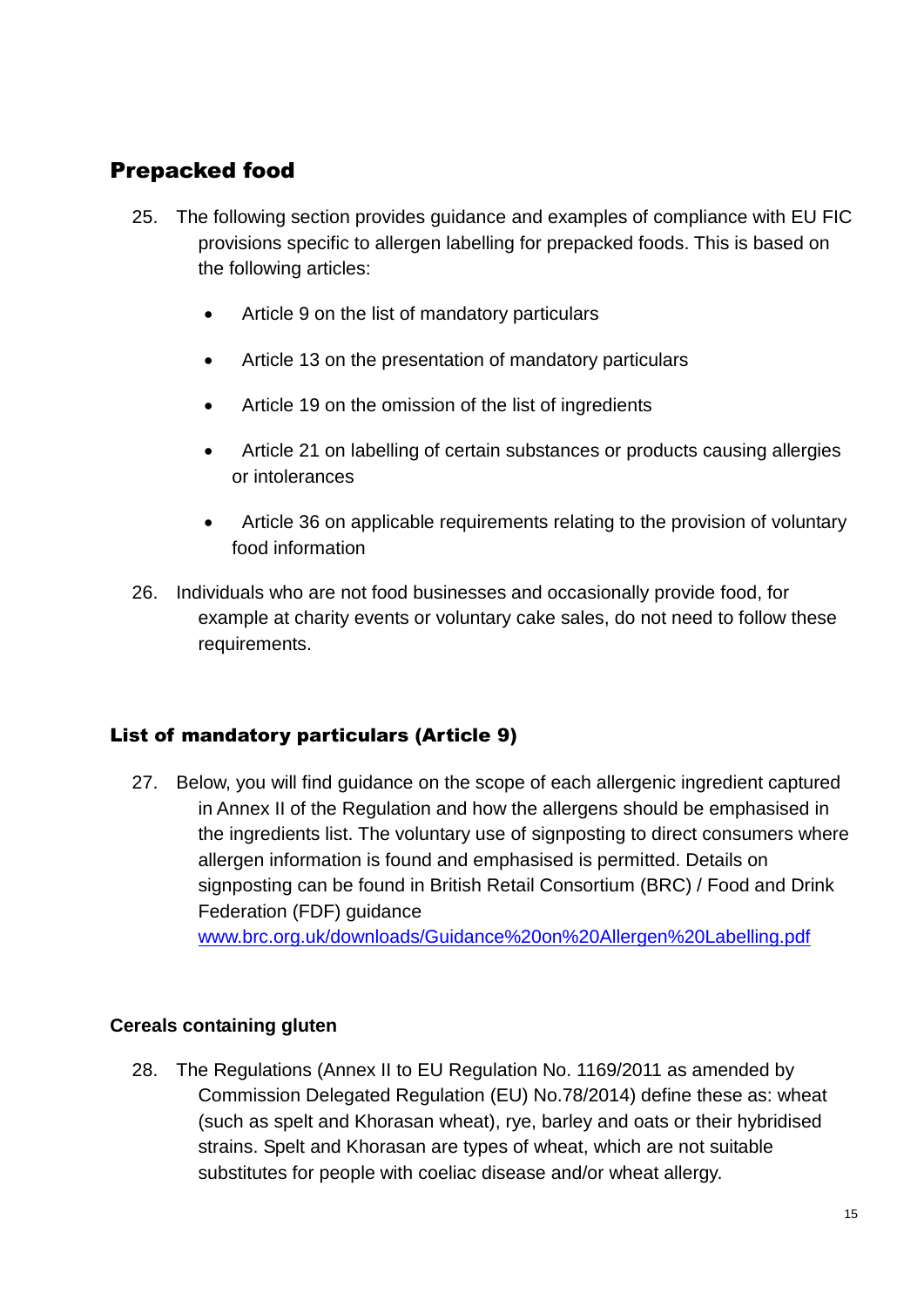- 29. Cereals containing gluten will be declared in the ingredients list using the specific name of the cereal, i.e. wheat (such as spelt or Khorasan), rye, barley or oats. Where 'spelt', 'Khorasan' and 'Kamut' have been used; the inclusion of a specific reference to wheat would be required; for example 'spelt (**wheat**)' or 'Khorasan **wheat**' and 'Kamut (**wheat**)'.
- 30. The voluntary inclusion of gluten within the ingredients list following the mandatory declaration of a cereal containing gluten is possible. However, the regulation requires that it is the cereal that should be emphasised, rather than the gluten; for example '**barley** (gluten)'. When using a signpost to allergen information, indicating the presence of cereals containing gluten is also permitted as outlined in the BRC/FDF guidance document. [www.brc.org.uk/downloads/Guidance%20on%20Allergen%20Labelling.pdf](http://www.brc.org.uk/downloads/Guidance%20on%20Allergen%20Labelling.pdf)
- 31. Where foods have been voluntarily labelled as 'gluten free', they must meet the requirements set in Commission Regulation No. 41/2009 concerning the composition and labelling of foodstuffs suitable for people intolerant to gluten. Guidance on the specific requirements for 'gluten free' labelling can be found on [www.food.gov.uk/business-industry/allergy-guide/gluten.](http://www.food.gov.uk/business-industry/allergy-guide/gluten) Ingredients which are or have been derived from cereals containing gluten will need to be emphasised within the ingredients list. This will make clear for those with an allergy to specific cereals to avoid such food; for example: 'Codex **wheat** starch'; '**barley** malt extract'.

#### **Crustaceans**

- 32. The rules do not name any specific species of crustaceans which means all types of crustaceans are included (for example lobster, crab, prawns and langoustines).
- 33. Labelling of crustaceans and products made from them need to have a clear reference to the Annex II food; for example 'prawns (**crustaceans**)', 'crayfish (**crustaceans**)', 'lobster (**crustaceans**)' shrimp paste (**crustaceans**).

## **Eggs**

34. The rules do not name any species of eggs, because 'eggs' refers to eggs from all birds, for example from laying hens as well as eggs from ducks, quails, geese, gulls and guinea fowl. Therefore all eggs need to be declared when used as an ingredient or a processing aid, unless exempt (see p11-12 for exemptions).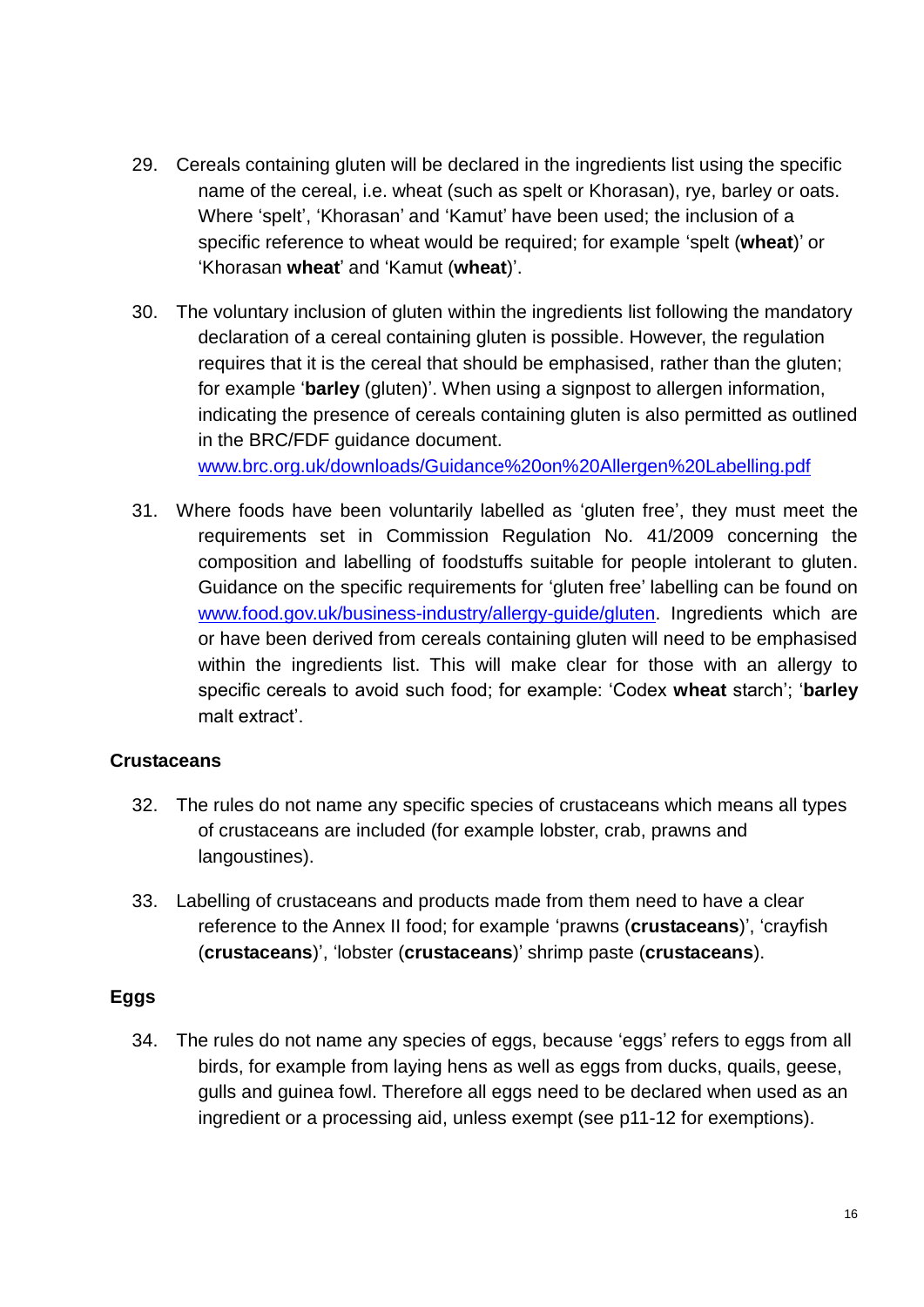#### **Fish**

- 35. The rules do not name any species of fish because 'fish' means all species of fish and fish products. The generic terms provisions allow the generic name 'fish' to be used in an ingredient list only where there is no specific reference to a common fish species name on the label, for example fish stock.
- 36. Labelling of fish ingredients or products need to have a clear reference to the Annex II food; for example, 'cod (**fish**)', 'salmon (**fish**)', 'tilapia (**fish**)', unless exempt (see p11-12 for exemptions).

#### **Peanuts**

- 37. While peanuts may also be commonly referred to as groundnuts (which can be confused with ground/powdered nuts such as almonds or a mix of nuts and peanuts) or monkey nuts, the term 'peanuts' should be used for products or ingredients made from them for allergen labelling purposes, as this is the term specified in Annex II of EU FIC.
- 38. Both refined and unrefined peanut oil have to be labelled with reference to peanut.

#### **Soybeans**

39. Terms such as 'soya' or 'soy' are sufficient to indicate the soybean origin. However less common terms such as tofu or edamame may not be recognised as originating from soya and its clear presence need to be indicated for soya products or derivatives. e.g. 'tofu (**soya**)' or 'edamame (**soya**)' unless exempt (see p11-12 for exemptions).

#### **Milk**

- 40. The rules do not name the animal origin of milk because the word 'milk' includes milk from mammals such as cow, sheep, goat, and buffalo etc. It should be noted that all mammalian milk proteins have a similar structure and if someone has an allergy or intolerance to cows' milk, they are likely to be allergic or intolerant to other mammalian milk. Therefore all milk and milk products (including lactose) need to be declared when used as an ingredient or a processing aid unless exempt (see p11-12 for exemptions).
- 41. Milk products such as cheese, butter, fermented milk and cream do not have to have an ingredients list, where no other ingredients have been added other than lactic acid, food enzymes and microbiological cultures and (in the case of cheese) salt. In order to ensure that consumers still receive the information they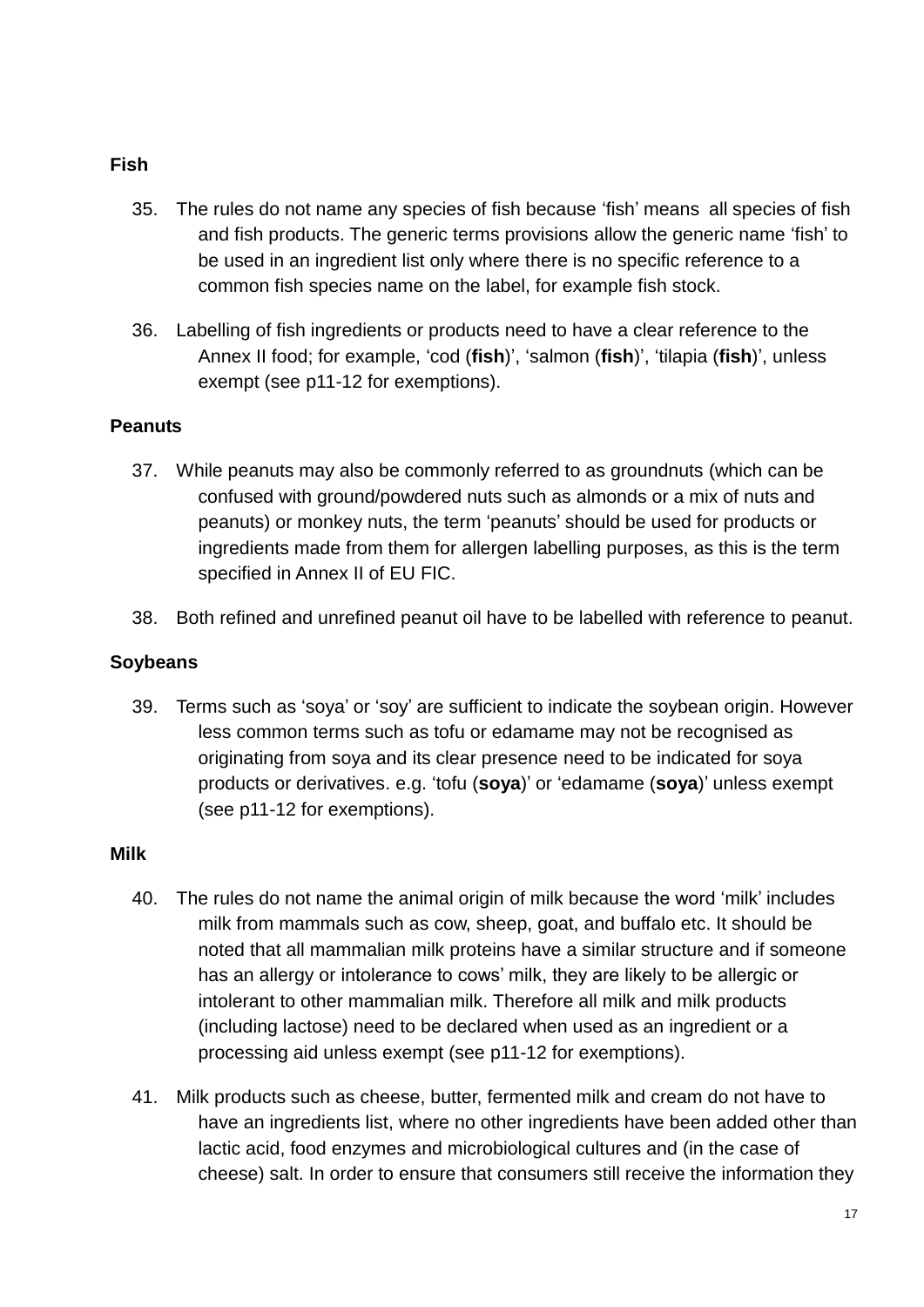need to clearly identify the presence of milk in such cases, the following advice may be applied. The use of sales names such as 'cheese', 'butter', 'cream' and 'yoghurt' is considered to refer clearly to the milk because legally these products can only be made from mammalian milk (EU Council Regulation No. 1308/2013 on Dairy designations). In such cases, further reference to 'milk' is not necessary because the Dairy designations protect such products. Therefore, cheese, butter, cream and yoghurt can be emphasised within the ingredients to demonstrate the presence of a milk product. The British Retail Consortium (BRC) and Food and Drink Federation (FDF) guidance provides best practice advice on this area and a literal interpretation of the EU FIC where all milk products have a clear reference to milk regardless of whether it is a protected term or not.

[www.brc.org.uk/downloads/Guidance%20on%20Allergen%20Labelling.pdf](http://www.brc.org.uk/downloads/Guidance%20on%20Allergen%20Labelling.pdf)

42. However, the information should make a clear reference to milk in the case of less familiar milk products used as ingredients (e.g. fromage frais, Mascarpone, Cantal, Quark) or products being sold under a name which does not clearly refer to milk. Components derived from milk, such as lactose, casein and whey, should be declared with a clear reference to milk e.g. 'whey (**milk**)'.

#### **Nuts**

- 43. The rules list these as: almond, hazelnut, walnut, cashew nut, pecan nut, Brazil nut, pistachio nut, macadamia nut or Queensland nut and products made from these nuts. The type of nut should be listed and emphasised in the ingredients panel. Other types of nuts, and other foods which are not nuts (even though they are called nuts i.e. chestnuts, pine nuts and coconut), are not named in the rules. Chestnuts and pine nuts are also known to cause allergy in some people, but are not required to be listed under these rules.
- 44. Where ingredients or processing aids derived from nuts have been used, the ingredient should be indicated with a clear reference to the nut; for example 'flavourings (**almond**)' unless exempt (see p11-12 for exemptions).

#### **Celery**

45. This term is used generically in EU FIC to refer to stick celery and celery root/tuber (also often known as celeriac). However, the term refers to any part of the celery plant and other forms that originate from it, such as celery leaf, celery root, celery seeds, celery oil, celery salt, celery spice, celery seed oil and celery seed oleoresin (an oil / resin extract from celery).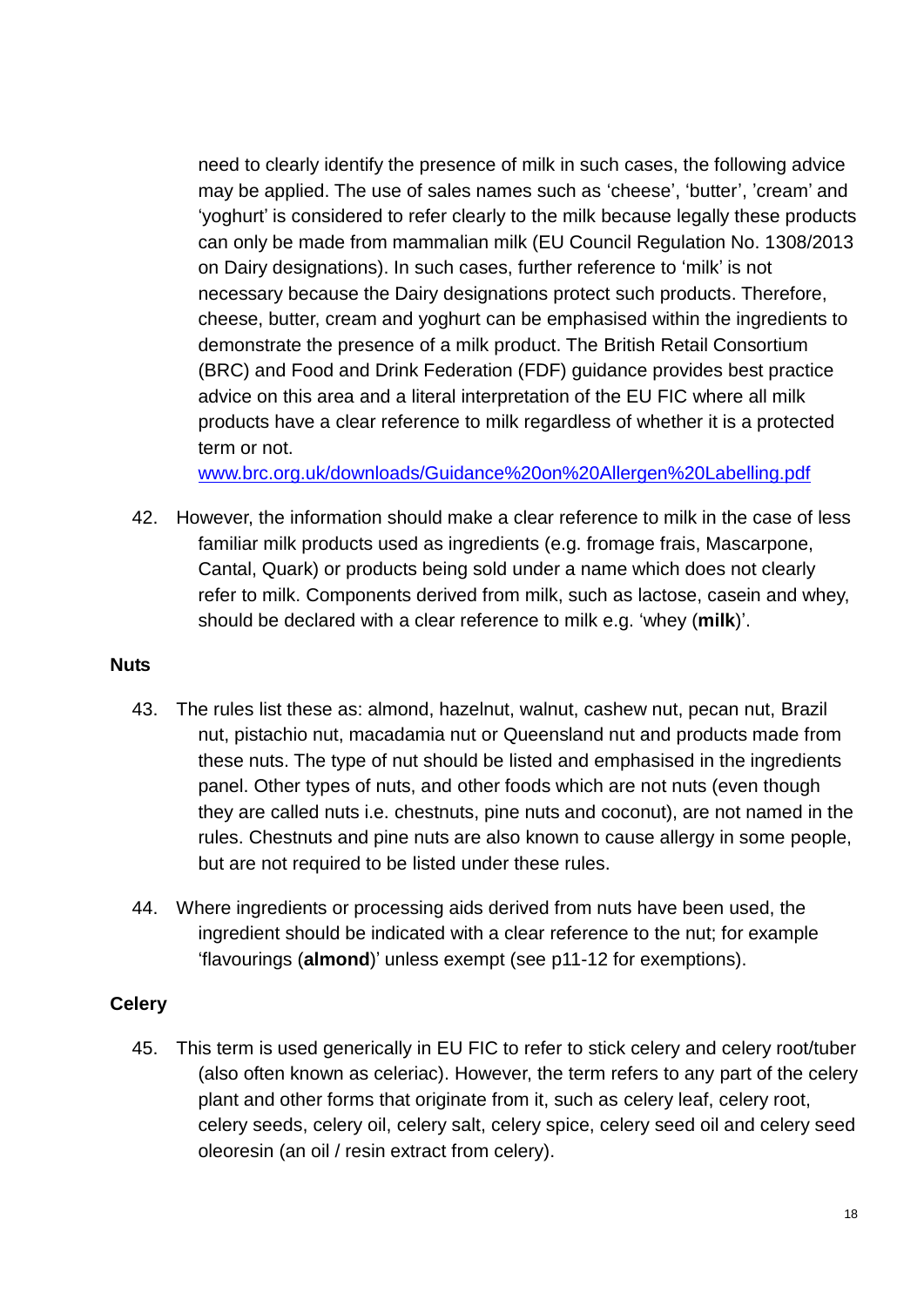#### **Mustard**

46. This term refers to the mustard plant and other products which originate from it, such as leaves, sprouted seeds, mustard flour, table mustard, mustard oils, mustard seed oils and mustard oleoresins. The appropriate terms should be used in labelling. The rules do not name any particular species of mustards and therefore should be applied to all types of mustard.

#### **Sesame**

47. This term refers to sesame seeds, ground sesame powder and sesame oil. Products derived from sesame seeds, such as tahini, should be clearly labelled with a reference to sesame e.g. 'tahini (**sesame**)'. The rules do not name any particular species of sesame seeds and therefore should be applied to all.

#### **Sulphur dioxide and/ or sulphites at levels above 10mg/kg or 10 mg/litre**

- 48. This requirement relates to products or ingredients that have had sulphur dioxide and/ or sulphites intentionally added for example when it has been used as a preservative.
- 49. The labelling rules apply to sulphur dioxide and/ or sulphites that have been deliberately added in the preparation of the food or have been added to an ingredient used in a preparation of the food. The rules require sulphur dioxide and/ or sulphites to be labelled when present above 10mg/kg or 10mg/litre (calculated in terms of the total sulphur dioxide  $(SO<sub>2</sub>)$ ) in the finished product as consumed, i.e. prepared according to the manufacturer's instructions. The method of analysis for sulphur dioxide/sulphites cannot differentiate between those naturally present in the food or added as a preservative. Where sulphur dioxide and/ or sulphite based preservatives (even as carryover in an ingredient) have been used and the levels in the finished product are above 10mg/kg or 10mg/litre, it will need to be declared on the label.
- 50. Under general EU food labelling legislation, where sulphur dioxide and/ or sulphites have been added and have a technological function in the finished product, the function and the name and/or e-number of the additive should be included - for example: 'Dried Apple, (Preservative: **sulphur dioxide**) - however if only the E number is provided a clear reference to the allergen must be provided so it is easily understood by the consumer. Under allergen labelling legislation, when sulphites are present at above 10 mg/kg/litre in the finished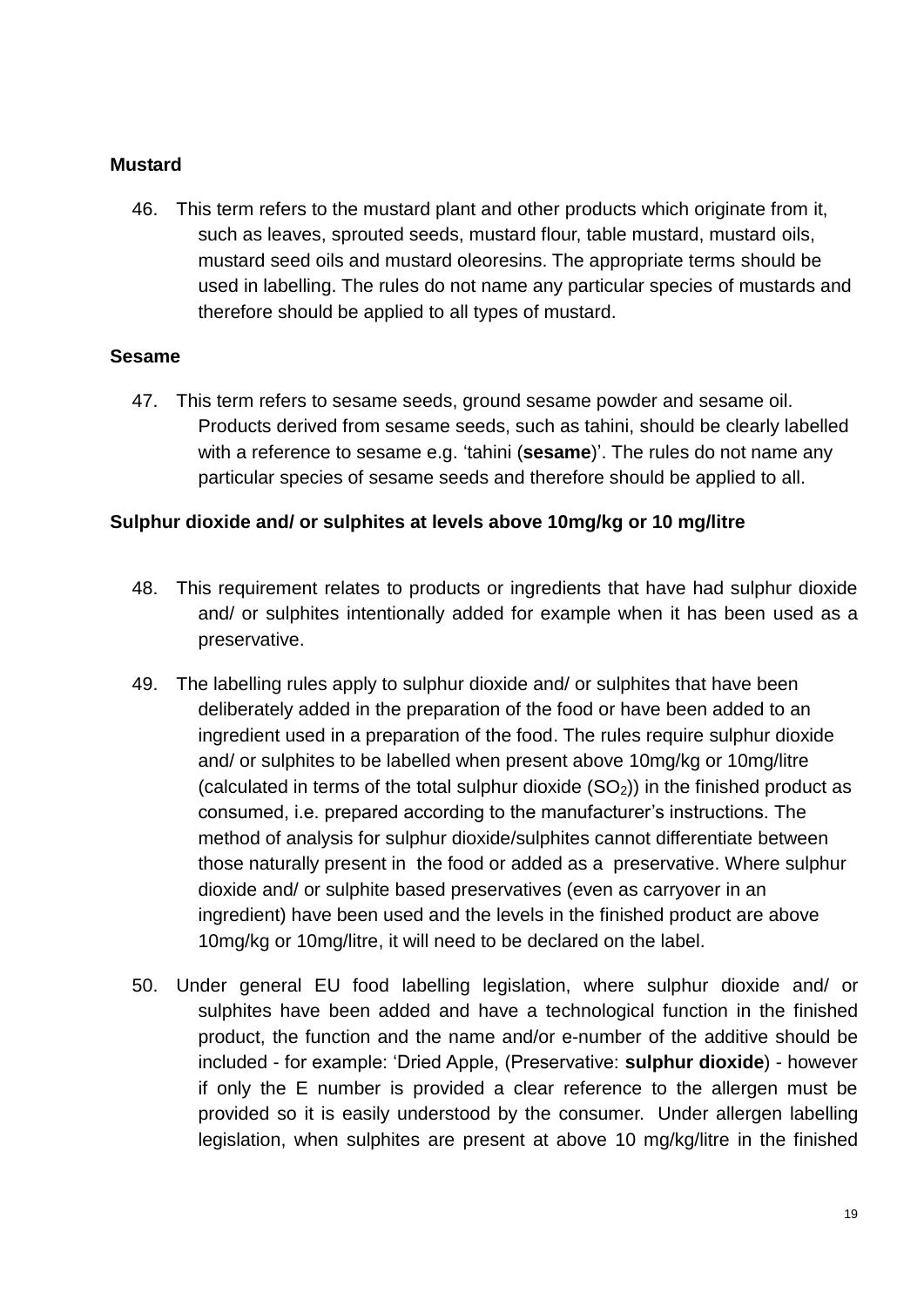product, whether or not they have a technological function, a clear declaration of sulphites and/ or sulphur dioxide is always required.

#### **EXAMPLE**

- 51. The term 'sulphites' (or 'sulfites') may also be used as a generic term for this ingredient. Furthermore, depending on the particular sulphite present, the chemical name may be used with the sulphite element emphasised, for example, 'sodium metabi**sulphite'**.
- 52. References to sulphur dioxide and/ or sulphites, which are used and found present in the finished product (ready for consumption or reconstituted according to manufacturers' instructions) at less than 10mg/kg or 10mg/litre is not required.

#### **Lupin**

53. The term lupin is used generically in EU FIC to refer to both lupin seed and products from it such as lupin flour. The appropriate terms should be used in labelling. The rules do not name any particular species of lupin and therefore should be applied to all.

#### **Molluscs**

- 54. The rules do not name any species because 'molluscs' includes all types of mollusc (for example oyster, squid, cockles, mussels, winkles and scallops as well as land molluscs like snails).
- 55. Labelling of mollusc ingredients and products derived from molluscs need to have a clear reference to the Annex II food; for example, 'mussels (**mollusc**)', 'octopus (**mollusc**)', 'oyster (**mollusc**)'.

#### <span id="page-18-0"></span>Presentation of mandatory particulars (Article 13)

56. Mandatory information is the information you have to provide for the food you sell. All written mandatory allergenic information should be easily visible, clearly legible and not obscured in any way. Mandatory information should be not hidden for example under a flap or across a fold or crease, detracted from or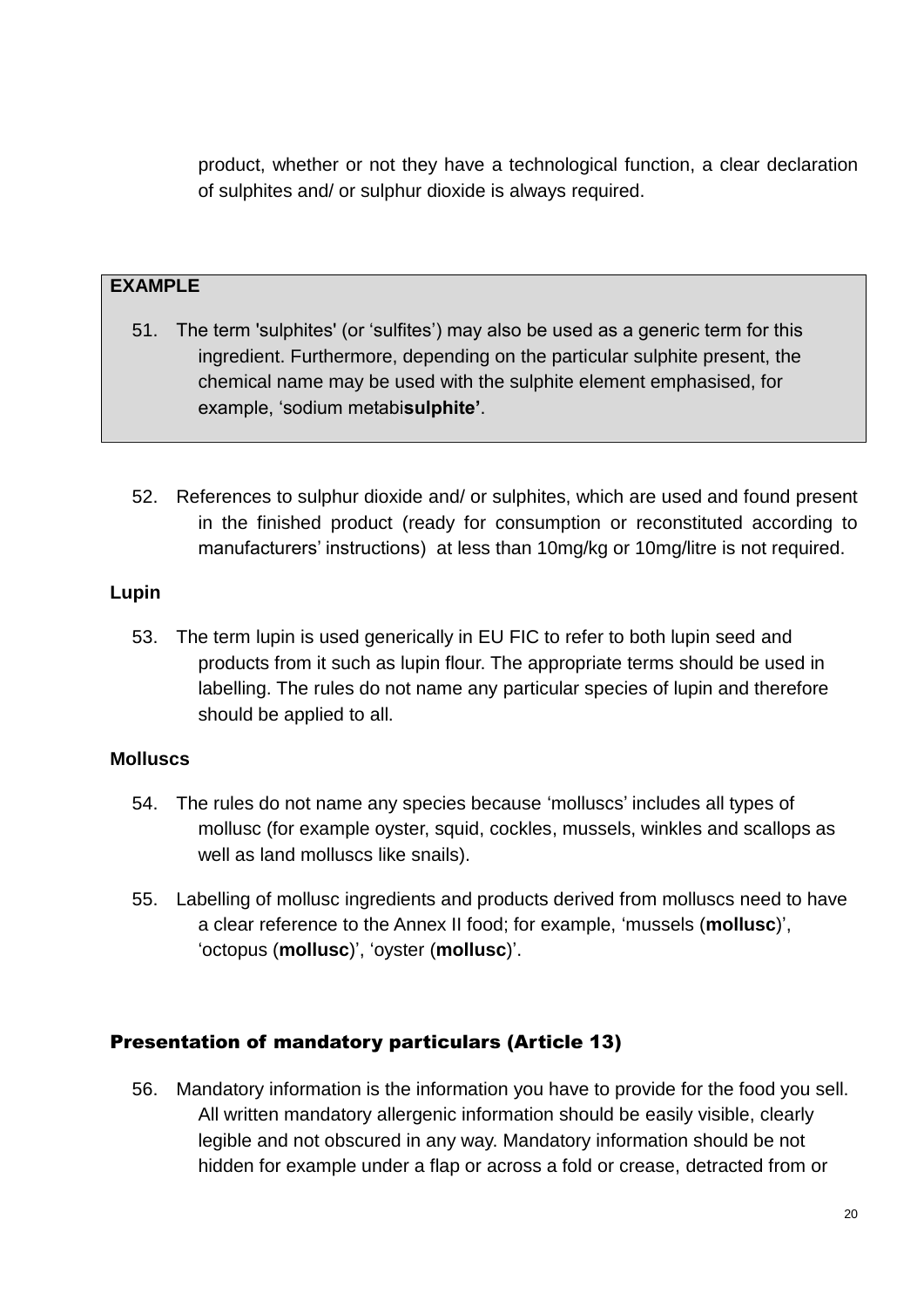interrupted by any other written or pictorial matter or any other intervening material.

- 57. Consider whether the mode of emphasis
	- Is sufficiently visible
	- Is readable for those with visual impairments? For example consider individuals with colour blindness when using contrasting colours.
- 58. A minimum font size where the x-height (as illustrated in Annex IV of EU FIC) is 1.2mm or more should be used where labelling surface is  $80 \text{cm}^2$  or more.
- 59. A minimum font size where the x-height is 0.9mm or more should be used where the labelling surface is less than 80cm<sup>2</sup>. Figure 1 below illustrates how the xheight of the font used is measured.

#### Figure 1: How to measure x-Height of your font



- Baseline Descender line  $\overline{5}$ x-height Font size
- 60. Where the food packaging or container's largest surface area is less than  $10 \text{cm}^2$ (e.g. a single portion sachet of sauce), the ingredients list can be omitted, provided that the ingredients information is provided by other means or made available at the consumer's request. In such cases, the presence of Annex II ingredients in the food must be indicated by the word 'contains…' followed by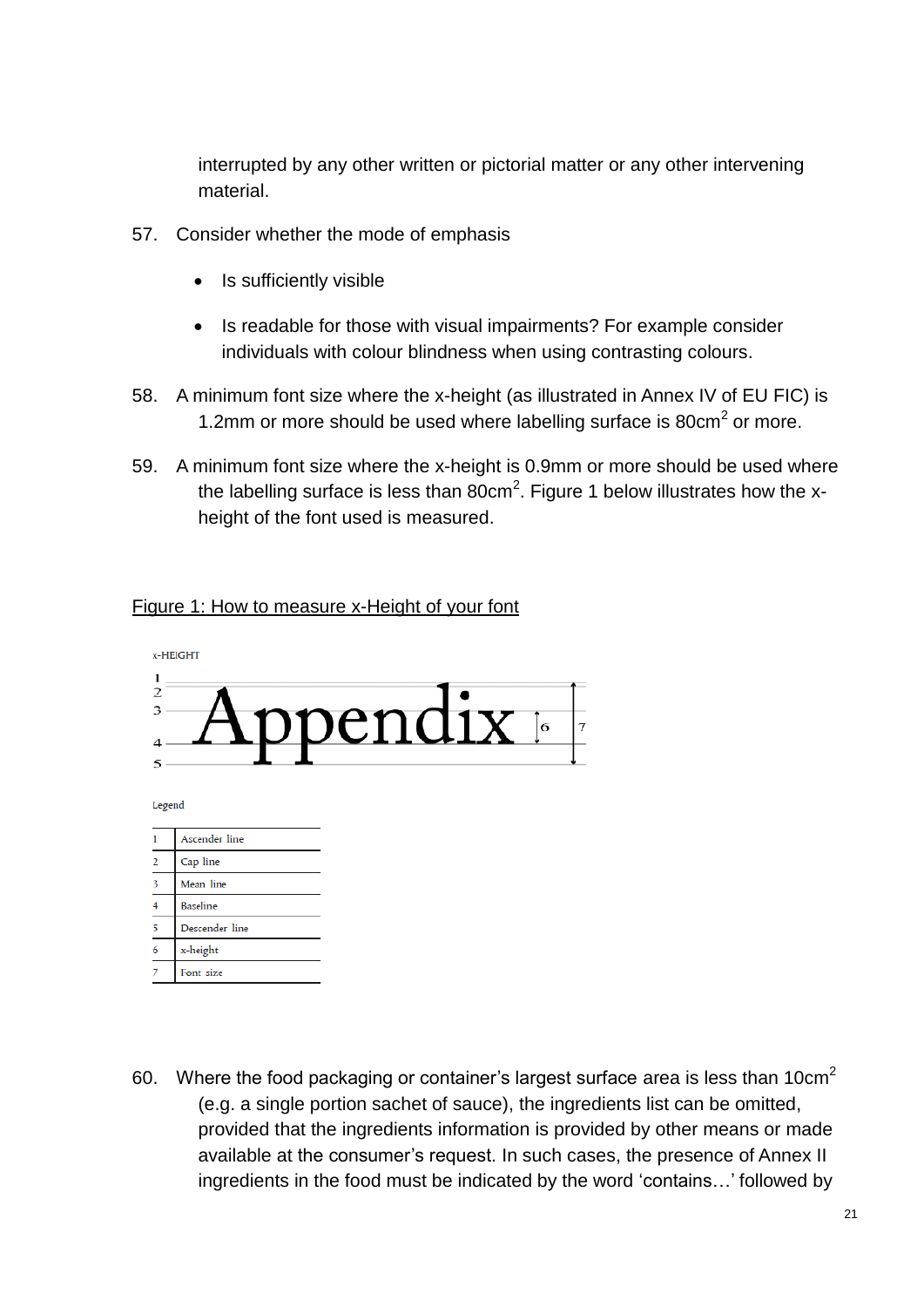the name of substance or product (e.g. Contains: celery, fish). The minimum font size rules also apply to other mandatory information as listed in Article 9 (1) of EU FIC. Please refer to Article 13 of EU FIC for further details.

## <span id="page-20-0"></span>Omission of the list of ingredients (Article 19)

61. Where the name of the product consists of a single ingredient (e.g. bag of peanuts or a box of eggs) and clearly refers to the presence of a substance or product causing allergies, further indication of the presence of the Annex II substance or product is not required. Therefore, in these examples, a bag of peanuts and a box of eggs would not need to declare the presence of peanut and egg respectively. However, where the name of the food is less familiar you may wish to include a contains statement; for example gingelly oil (contains sesame)

## Labelling of certain substances or products causing allergies or intolerances (Article 21)

- 62. This specifies that mandatory information about the presence of the Annex II ingredients which cause allergies will need to be emphasised from the other ingredients within the ingredients lists by means of contrasting font, size, style or background colour. For example: 'INGREDIENTS: **Oat**meal, sunflower oil, prawn (**crustacean**)'.
- 63. The FBO has flexibility in deciding which mode of emphasis to use to declare the presence of allergens.

#### **EXAMPLE**

Use an allergy advice statement on the product label to explain how allergens are emphasised within the ingredients list. For example: 'Allergy advice: for allergens, see ingredients in **bold**' or 'Allergy advice: for allergens, including cereals containing gluten, see ingredients highlighted in **blue**.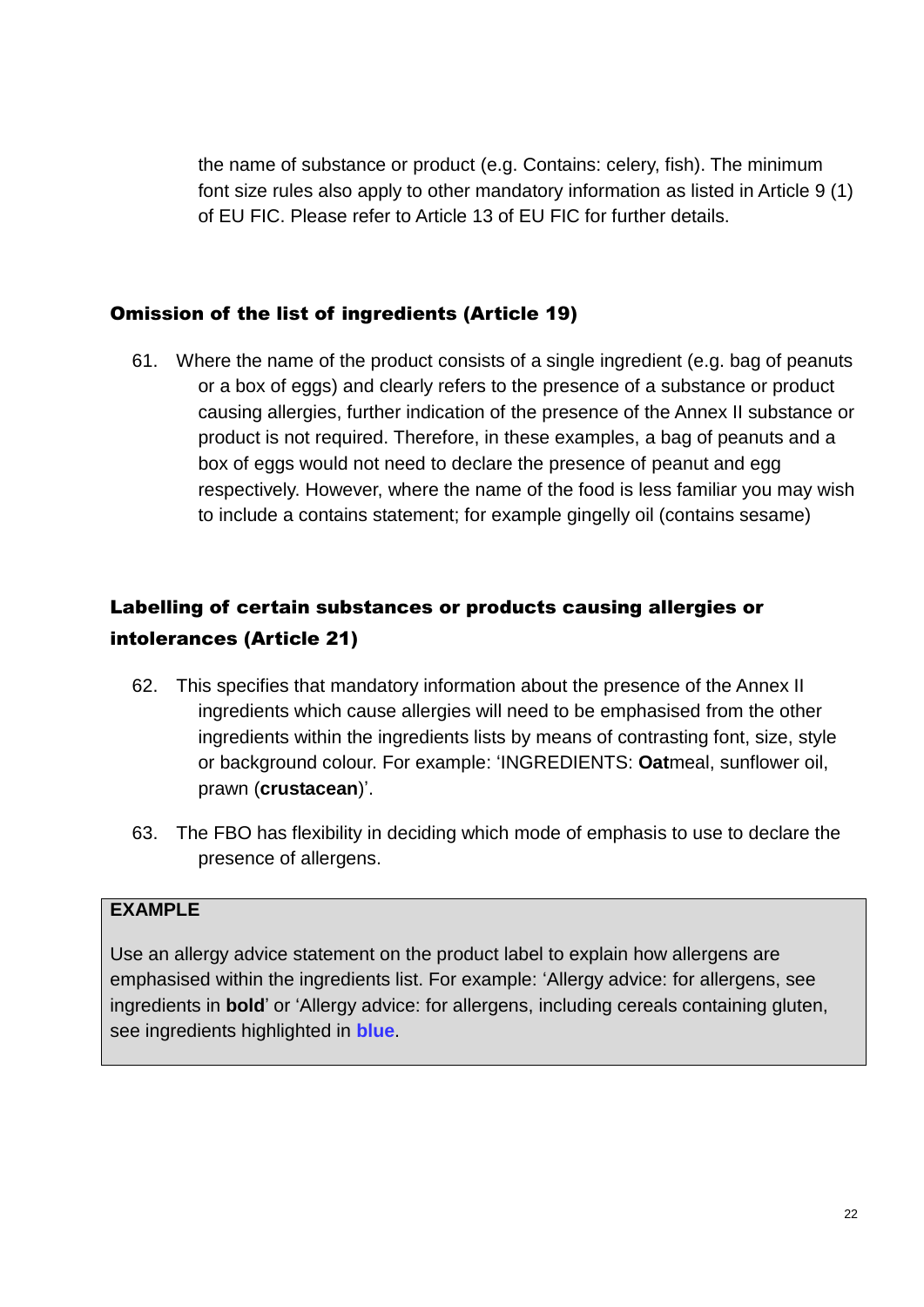64. The source of allergens for each ingredient needs to be declared even if there are several ingredients from the same allergenic food. For example:

Partially Reconstituted Skimmed **Milk** Concentrate, Sugar, Sunflower Oil, Whey Powder (**milk**), Dextrose, Emulsifier (Mono- and Di-Glycerides of Fatty Acids), Flavouring, Stabilisers (Guar Gum, Sodium Alginate), Colours (Beetroot Red, Beta-Carotene).

- 65. If the name of an ingredient partly includes the Annex II allergen in a single word, then the name of the ingredient corresponding to the Annex II food can be emphasised. For example: 'wheatflour' is '**wheat**flour' or to emphasise the entire name **'wheatflour**).
- 66. Where an ingredient comprises of several words (such as 'skimmed milk powder' and 'egg white') then only the Annex II food should be emphasised (in these examples, 'skimmed **milk** powder' and '**egg** white').

#### **EXAMPLE**

Where ingredients used in a food product contain added sulphur dioxide and/ or sulphites, carry over presence will need to be considered. Where the level of added sulphur dioxide /sulphite in the finished product is >10mg/kg, the presence will need to be declared in ingredients containing added sulphur dioxide and/ or sulphites and contributing to the end level

67. Where foods are sold under a less common name, due to appellation, trade name, foreign cuisine etc., it could be difficult to tell whether they contain any of the Annex II products/substances (e.g. 'gingelly oil (**sesame**)', 'ghee (**milk**)', 'edamame beans (**soya**)'). In such cases, further qualification is required.

#### **Food products without ingredients lists**

68. Some foods do not require an ingredients list, such as alcoholic drinks with more than 1.2% by volume of alcohol (see Article 16 (4) of EU FIC). However, they will need to declare the presence of any substances or products derived from the Annex II list which is present and not clear from the name of the food. For example, a bottle of wine should have a statement such as: 'Contains: sulphites' if the finished product contains sulphites at more than 10mg/litre. The presence of egg and milk fining agents will also need to be declared if found present at 0.25mg/litre and above.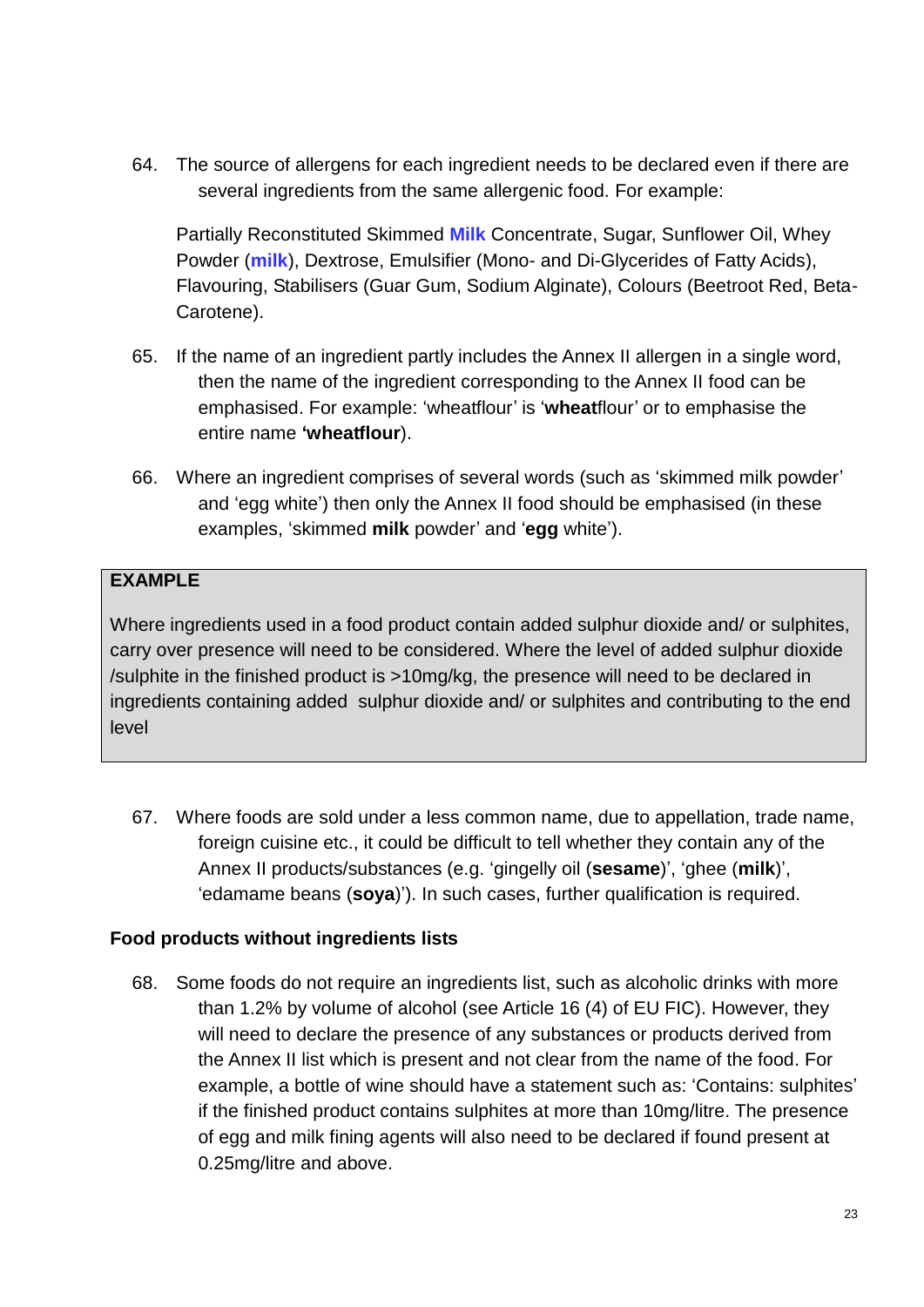Allergen(s) within a 'contains' statement on products without ingredients lists do not need to be emphasised however, you can voluntarily choose emphasise the allergens to make clear their presence in a product (e.g. 'Contains: **sulphites'**).

#### <span id="page-22-0"></span>Applicable requirements – voluntary information (Article 36)

69. Where an ingredients list is provided, the EU FIC does not permit the voluntary use of allergen advisory statements such as: 'Contains: wheat, egg and milk' to repeat mandatory allergen ingredients information. Information about allergens as ingredients can only be presented in the mandatory format (i.e. emphasised within the ingredients list). This is to ensure that information is presented in a single and consistent format across food products.

## **Voluntary use of precautionary allergen labelling to indicate the unintentional presence of allergen**

- 70. FBOs voluntarily use precautionary allergen labelling such as 'may contain' or 'not suitable for…' to communicate the risk of the unintentional presence of an allergen (e.g. milk, egg, nuts) in a food product due to the allergen entering the product accidentally during production, through cross-contamination. The voluntary use of such precautionary allergen labelling is still permitted; the basis for this is contained within Article 14 of EU Regulation No.178/2002 (General Food Law).
- 71. The use of the generic term 'may contain nuts' to cover both nuts and peanuts is permitted if the risk of contamination is from both foods. There is no need to provide details of specific nuts under this type of voluntary labelling.
- 72. The application of precautionary allergen labelling should only be made after a thorough risk assessment has been performed and there is considered to be a real risk to the food allergic or food intolerant consumer. The use of precautionary allergen labelling, when there is not a real risk, could be considered to be misleading. For detailed best practice guidance on allergen management and the voluntary application of precautionary allergen labelling, please see: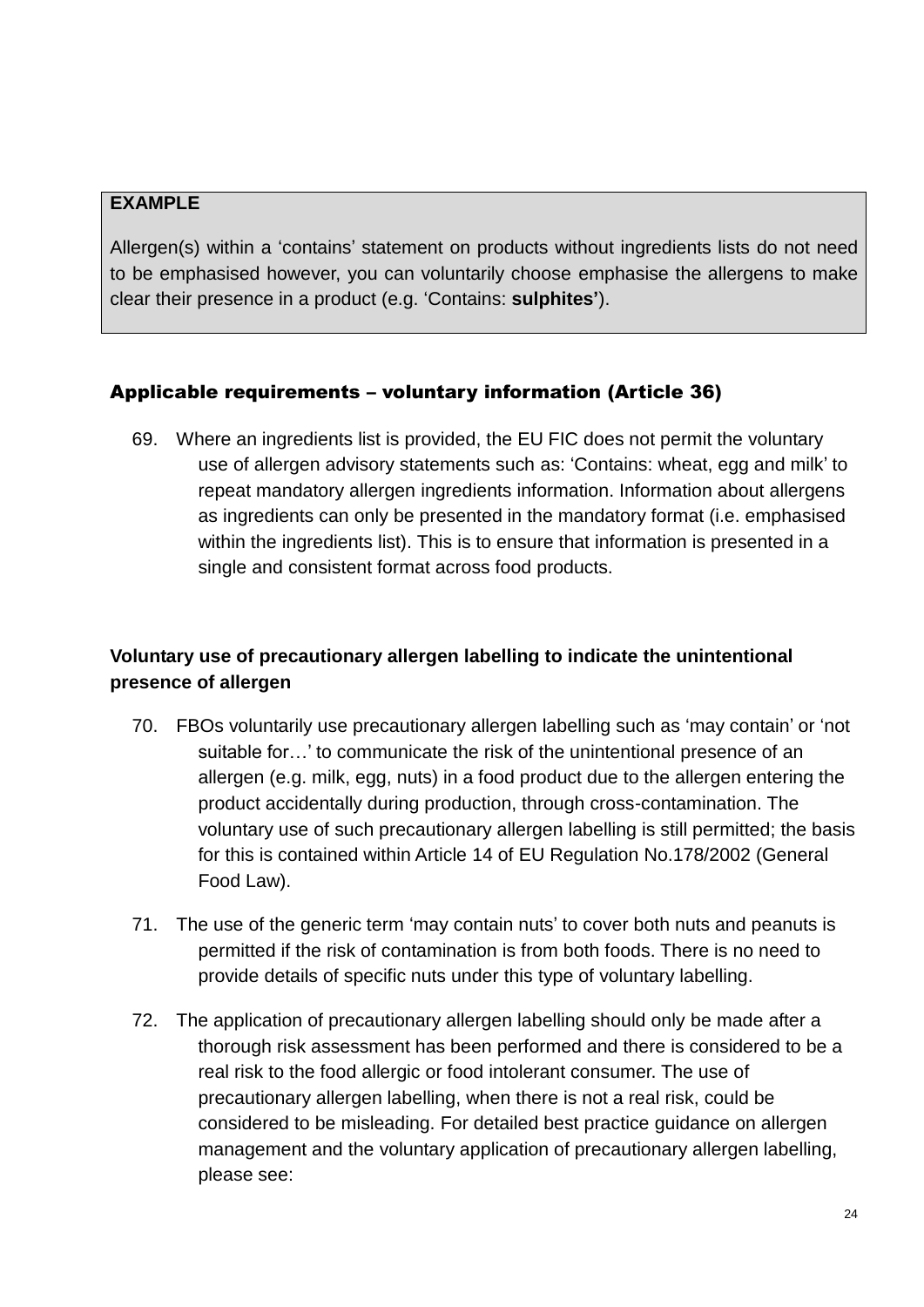Food Standards Agency best practice guidance on:

[www.food.gov.uk/sites/default/files/multimedia/pdfs/maycontainguide.pdf](http://www.food.gov.uk/sites/default/files/multimedia/pdfs/maycontainguide.pdf)

or

Food Drink Europe (FDE) guidance on: [www.fooddrinkeurope.eu\\uploads\\press](http://www.fooddrinkeurope.eu/uploads/press-releases_documents/temp_file_FINAL_Allergen_A4_web1.pdf)[releases\\_documents\\temp\\_file\\_FINAL\\_Allergen\\_A4\\_web1.pdf](http://www.fooddrinkeurope.eu/uploads/press-releases_documents/temp_file_FINAL_Allergen_A4_web1.pdf)

## <span id="page-23-0"></span>Distance selling (Article 14)

73. FBOs selling prepacked foods through distance selling need to make the same level of information on allergens available for example on their website or in their catalogue, as when the food is bought from a retail environment<sup>1</sup>. This is to ensure that the mandatory allergen information is available before the purchase is concluded and at the point of delivery. Telephone numbers provided by FBOs which enable consumers to obtain oral allergen information over the telephone, must not be at an additional cost ( in other words the calls must be free or nonchargeable within standard rate call plans). The distance selling rule to provide information before the purchase is concluded, does not apply to prepacked foods sold through vending machines. Where multiple items are contained within a gift box or hamper of food, mandatory food information such as allergen ingredients information should be provided on materials that support this sale.

 1 For distance sales of prepacked food you are also required to provide other mandatory information as listed in Article 9 with exception of Article 9 (1) (f)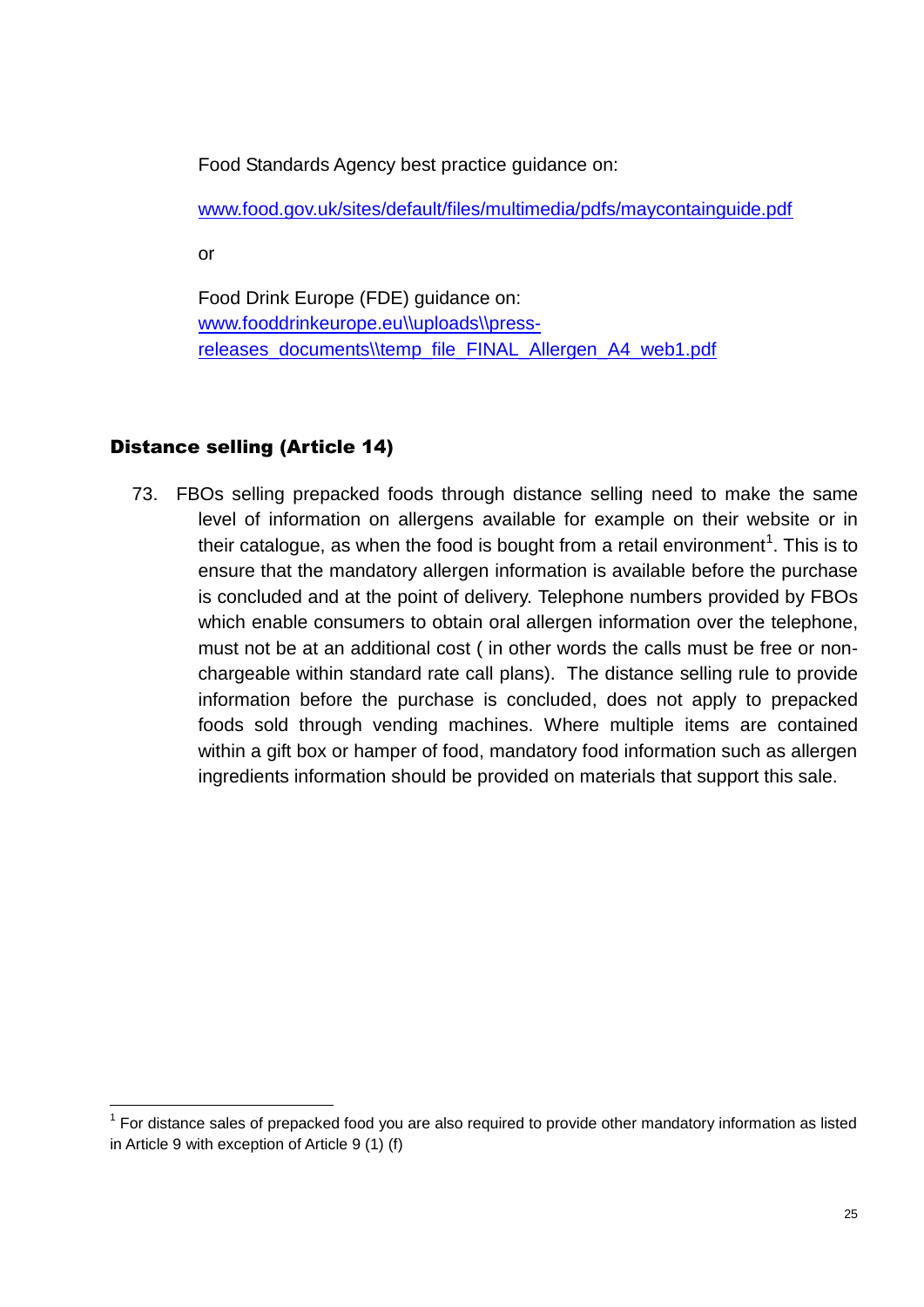# <span id="page-24-0"></span>PART 2: Guidance for businesses providing non-prepacked and prepacked for direct sale foods

 For restaurants, cafés, fast food outlets, delicatessens, butchers, bakeries, institutional and other types of caterers.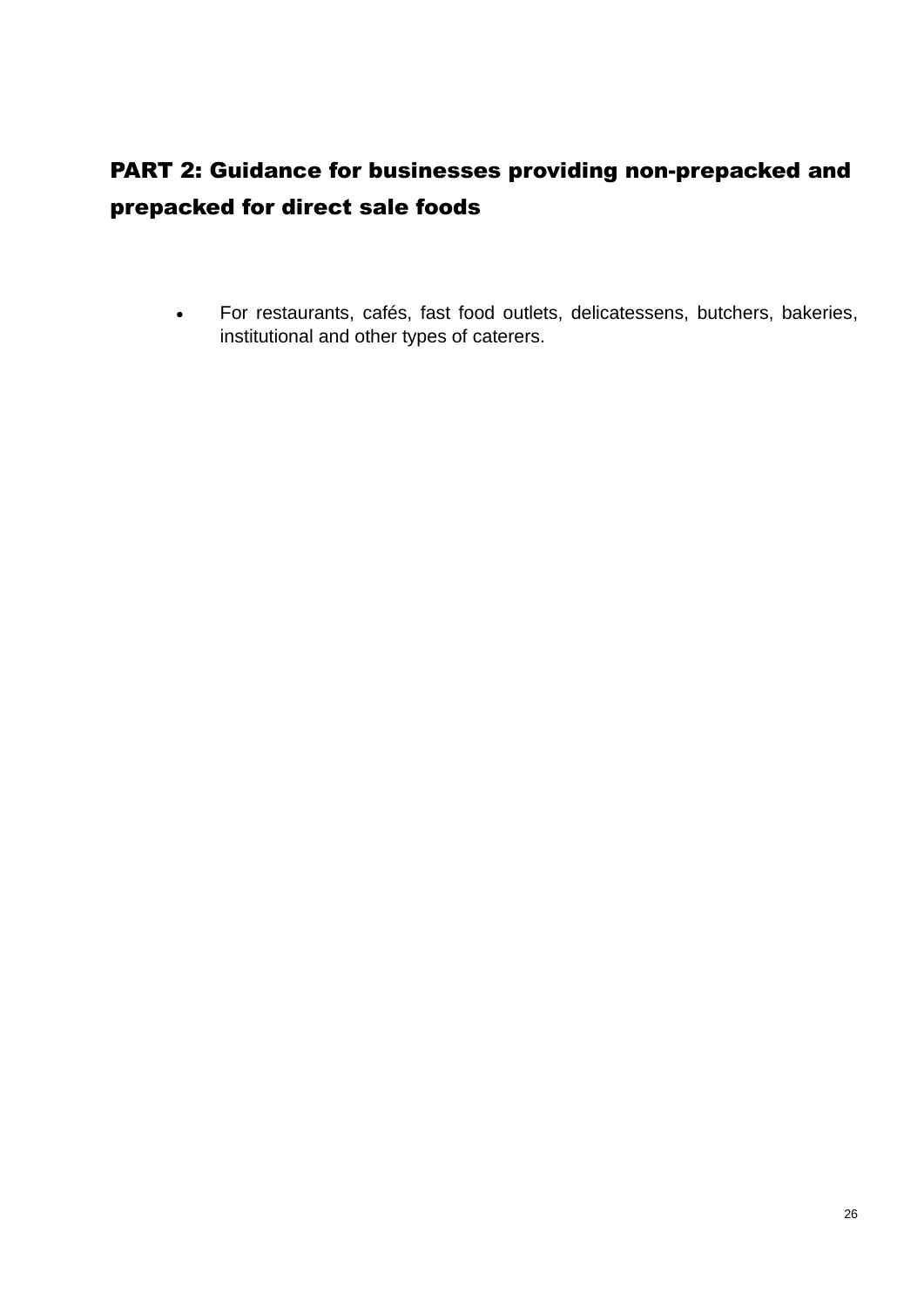# <span id="page-25-0"></span>Non-prepacked food

- 74. The information below provides guidance and best practice examples on the provision of allergen ingredients information for non-prepacked (such as meals served in a restaurant or café) and includes prepacked for direct sale foods (such as meals prepacked in a canteen for consumption on or off the premises, cheese or meat sold loose from a delicatessen counter, bread or pies sold at bakeries or meat and meat products at butchers and packed at the consumer's request). All mandatory allergen ingredients information (Article 9 (1) (c)) should be available and easily accessible for the consumer. The rules for nonprepacked food came into effect on 13 December 2014. Businesses should review ingredients information for foods provided by them and ensure that their suppliers provide them with the necessary information to meet their obligations. The requirements are based on the following articles:
	- Article 8 on responsibilities
	- Article 9 on the list of mandatory particulars (see p11-12 for list of 14 allergens)
	- Articles 12 and 13 on availability and presentation of mandatory particulars
	- Article 21 on labelling of certain substances or products causing allergies or intolerances
	- Article 44 on national measures for non-prepacked food
	- Article 14 on distance selling
- 75. Individuals who are not food businesses, for example those who occasionally provide food at charity events or voluntary cake sales, do not need to follow these requirements. If you are a charity or community food provider and unsure whether you should be registered as a food business, you can speak to your local authority's environmental health department. Further guidance is also available in the FSA's guidance document 'Community and charity food provision - guidance on the application of EU food hygiene law' which is available on the FSA's web site:

[www.food.gov.uk/enforcement/enforcework/food-law/guidance-enforcement/community](http://www.food.gov.uk/enforcement/enforcework/food-law/guidance-enforcement/community-hall-guidance)[hall-guidance](http://www.food.gov.uk/enforcement/enforcework/food-law/guidance-enforcement/community-hall-guidance)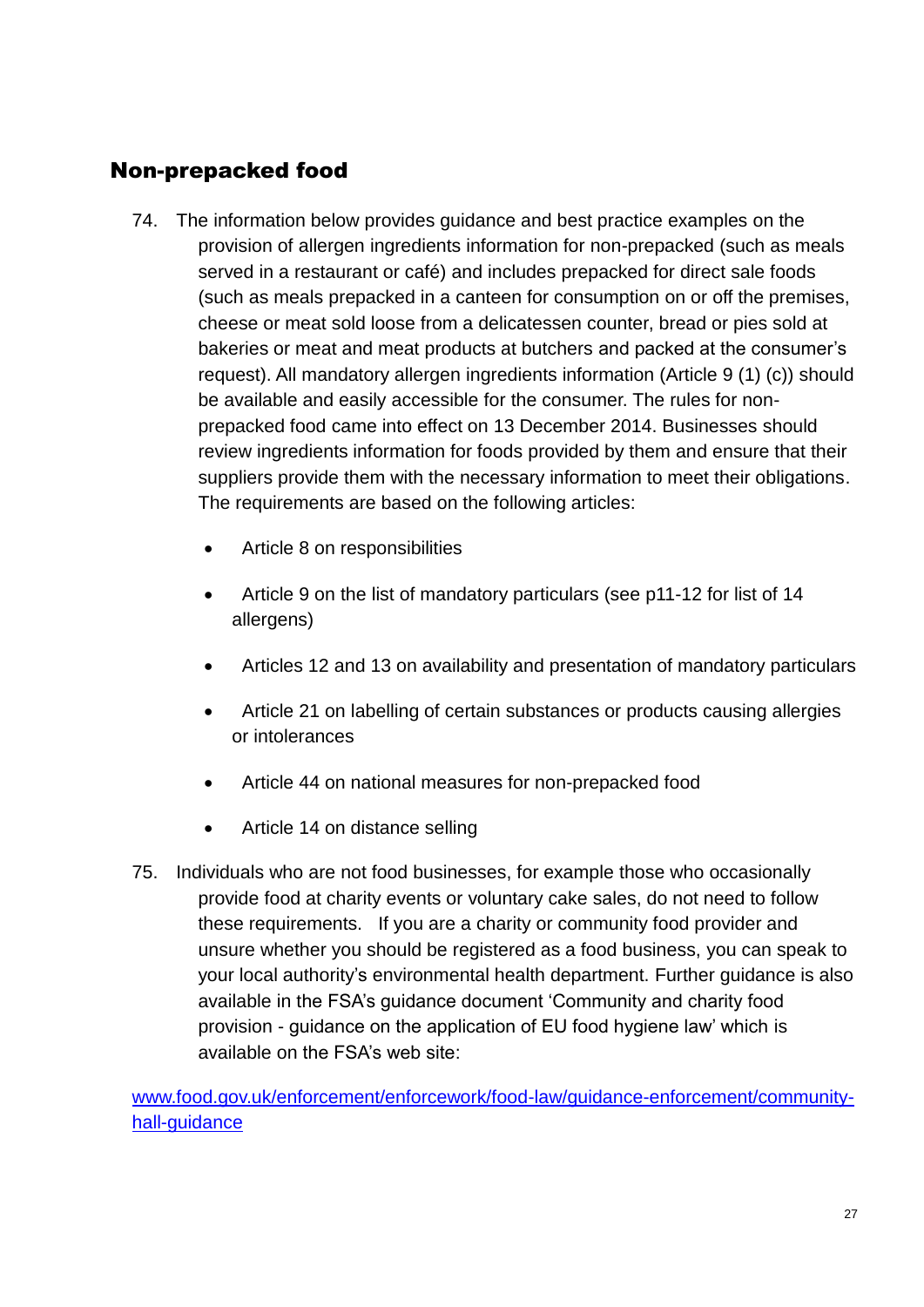76. For detailed best practice guidance on allergen management for non-prepacked food, please see Food Standards Agency Scotland's Cooksafe - Food Safety Assurance Scheme: [www.foodstandards.gov.scot/cooksafe](http://www.foodstandards.gov.scot/cooksafe)

(Please note responsibility for CookSafe will be transferred to Food Standards Scotland after 1 April 2015)

## <span id="page-26-0"></span>Responsibilities (Article 8)

- 77. Every FBO in the food supply chain has to take responsibility for ensuring that the allergen information they provide is accurate. They must not supply food which they know or presume to be non-compliant with the law.
- 78. Food businesses supplying food to other food businesses, that is not intended for the final consumer and / or not intended for mass caterers, must ensure that business to business sales of food (prepacked and non-prepacked) are accompanied with sufficient information to enable subsequent food businesses to meet their responsibilities. FBOs who do not affect food information must not supply food which they know or presume to be non-compliant. FBOs are responsible for ensuring compliance with the provisions relevant to their activities and verify that those requirements are met. This applies to manufacturers, suppliers and the caterers.

## <span id="page-26-1"></span>Presentation of mandatory allergen information (Articles 9, 12, 13 and 21)

79. Allergen information for non-prepacked food can be communicated through a variety of means to suit the business format of the FBO. The requirement is to provide information about the use of allergenic ingredients in a food. The provision does not require food businesses to provide a full ingredients list. Where food business choose for this information to not be provided upfront in a written format (for example allergen information on the menu or foods sold by a butcher or delicatessen), the food business should use clear signposting to direct the customer to where this information can be found, such as asking members of staff. In such situations there must be a statement that can be found on food menus, chalkboards, food order tickets, food labels or webpages (see Regulation 5 (4) of the Food Information Regulations 2014).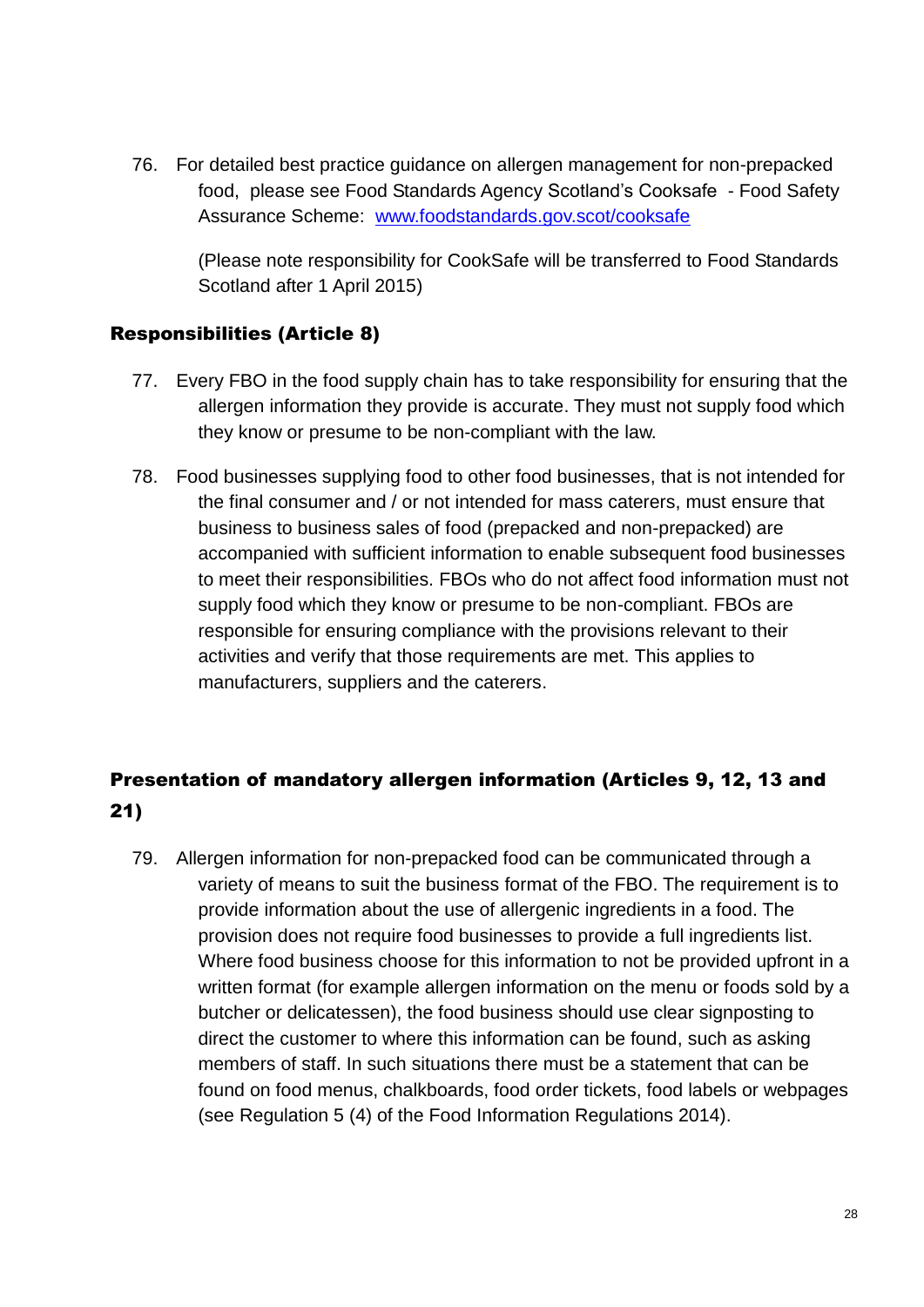- 80. In the drive-through (or drive-thru) scenario, signage that indicates that oral information is available through a member of staff elsewhere on the premises is permitted.
- 81. All mandatory allergen information, on menus or signpost statements to where it could be found, should be easily accessible and visible, and clearly legible to the final consumer regardless of whether they have a food allergy or not.

Upfront signposting to where allergen information will be found could be presented as a statement such as:

*'Food Allergies and Intolerances: Before you order your food and drinks please speak to our staff if want to know about our ingredients'*

- 82. Allergen ingredients information for cereals containing gluten and nuts need to declare the specific cereal or the nut as listed Annex II. This is because there are people who have an allergy to a specific cereal such as wheat allergy as well as those with gluten intolerance. This is also the case for those with nut allergies.
- 83. No specification needs to be provided for fish, molluscs or crustaceans when used as ingredients in a dish as there is no designated list for this group within the Annex II list.
- 84. Allergen ingredients information should be made available for the entire dish as served. Allergen information can be provided in a variety of ways.
- 85. Where food is provided through a buffet format, the allergen information should be provided for each food item separately.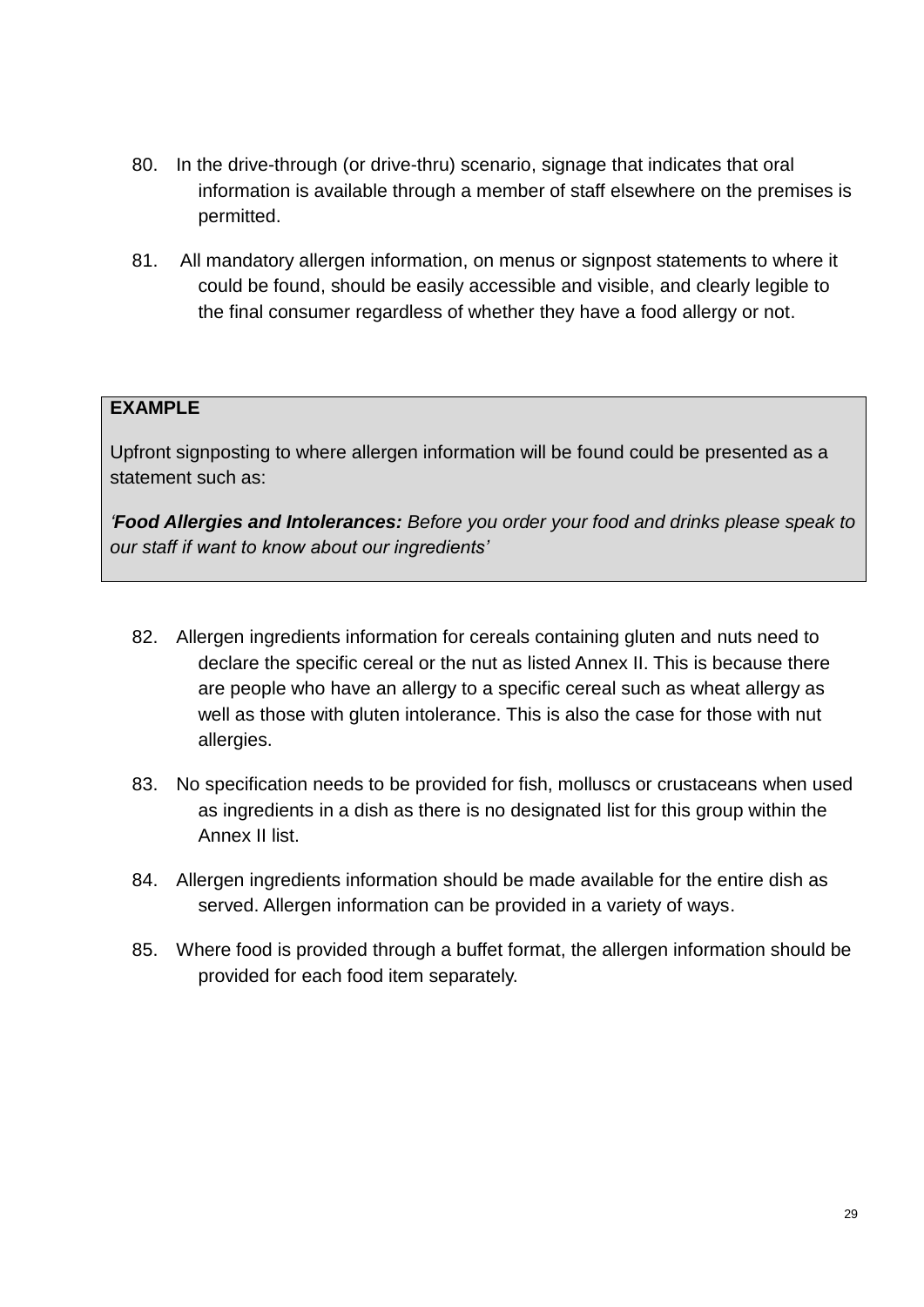Allergen information could be provided as a 'contains' statement, for example 'Chicken Tikka Masala (contains: milk, nuts (almond)' ). Another method could be the use of a chart, such as the example below:

| Dish                                               | gluten<br><b>Cereals containing</b> | <b>Crustaceans</b> | Eggs         | <b>Fish</b>  | Peanuts | <b>Soyabeans</b> | <b>Nilk</b>  | <b>Nuts</b>            | <b>Celery</b> | <b>Mustard</b> | <b>Sesame</b> | Sulphites | <b>Lupin</b> | Mollucs      |
|----------------------------------------------------|-------------------------------------|--------------------|--------------|--------------|---------|------------------|--------------|------------------------|---------------|----------------|---------------|-----------|--------------|--------------|
| <b>Chicken</b><br>korma                            |                                     |                    |              |              |         |                  | $\checkmark$ | $\checkmark$<br>Almond |               |                |               |           |              |              |
| <b>Seafood</b><br>risotto                          |                                     | $\checkmark$       |              | $\checkmark$ |         |                  | $\checkmark$ |                        | $\checkmark$  |                |               |           |              | $\checkmark$ |
| Lincolnshire<br><b>Sausage and</b><br>mustard mash | $\checkmark$<br>Wheat               |                    |              |              |         |                  | $\checkmark$ |                        | $\checkmark$  | $\checkmark$   |               |           |              |              |
| <b>Special fried</b><br>rice                       | $\checkmark$<br>Wheat               |                    | $\checkmark$ |              |         | $\checkmark$     |              |                        |               |                | $\checkmark$  |           |              |              |
| Lemon<br>cheesecake                                | $\checkmark$<br>Wheat,<br>oats      |                    | $\checkmark$ |              |         |                  | $\checkmark$ | $\checkmark$<br>Almond |               |                |               |           |              |              |
|                                                    |                                     |                    |              |              |         |                  |              |                        |               |                |               |           |              |              |

86. Where food is placed on the market by a food business free of charge (such as testers and samples, canapés served at events) or as complimentary snacks or meals (such as a plate of biscuits or chocolates at hotels, airline meals, meals served at events), information about allergenic ingredients must be provided. This should be provided in writing or signposted to where it could be obtained for example through a member of staff on a label, menu or ticket.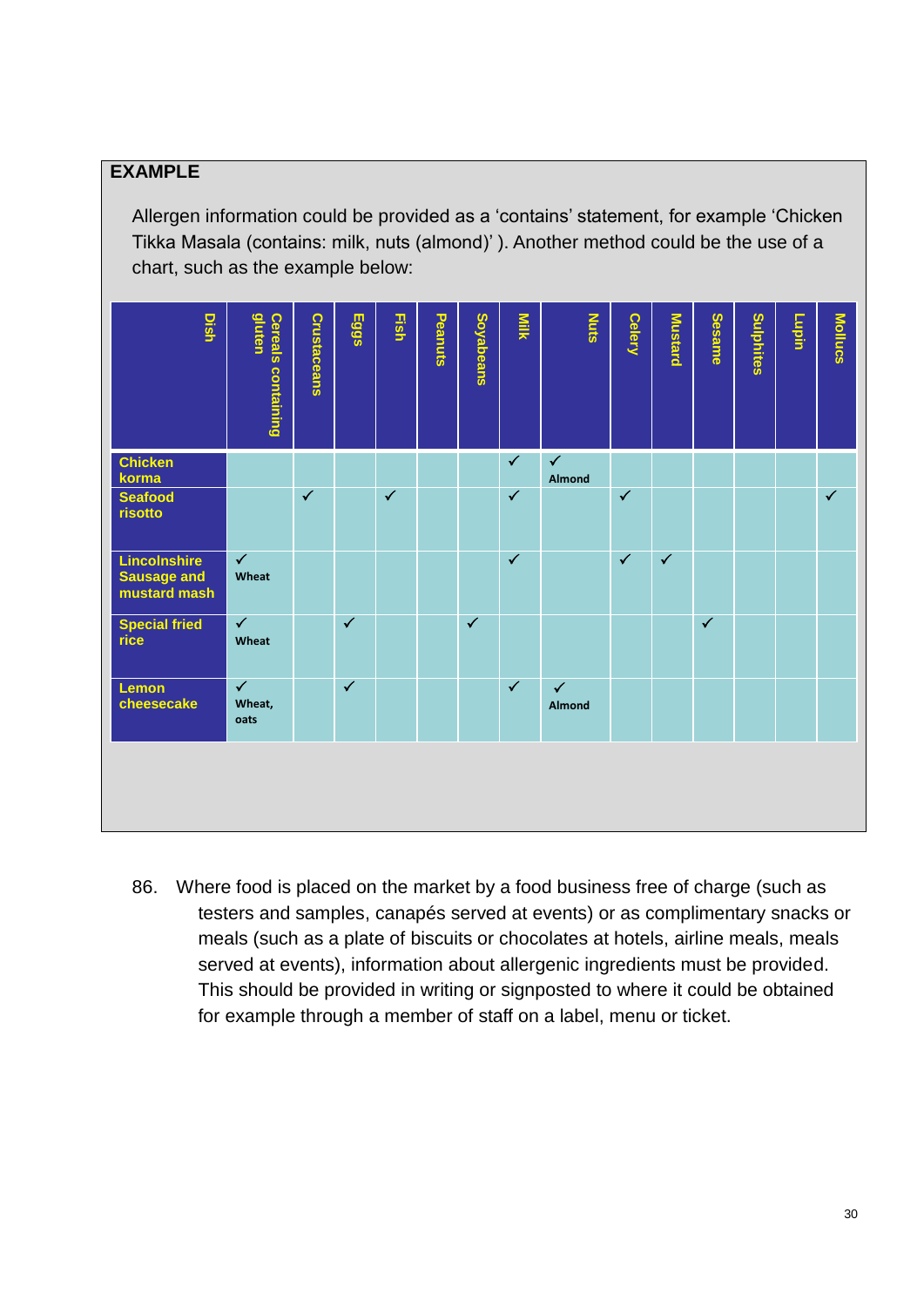Allergen information for the components within a dish could voluntarily be provided, to give a better service and choice for the customer.

For example: BBQ Chicken Burger and coleslaw (Chicken: **wheat**, **fish**, **celery**; BBQ sauce: **celery, fish**; Bap: **wheat**, **eggs** and **sesame**; Coleslaw: **egg**, **celery**, **mustard**).

If a customer had an allergy to mustard for example, the dish could be served without the coleslaw.

## <span id="page-29-0"></span>National measures (Article 44)

- 87. Given the practical difficulties some businesses may face, such as ensuring that written menus are kept up-to-date and displaying accurate information regarding allergenic ingredients used in products, FBOs have flexibility to provide allergen information for non-prepacked food orally. In such cases customers must be able to obtain information from members of staff.
- 88. However, businesses adopting this approach will need to ensure that there is a written notice, menu, ticket or label that is clearly visible, at the point that the customer chooses their food, to indicate that allergen information is available from a member of staff.
- 89. FBOs are recommended to have a system in place to ensure that when allergen information is provided orally to consumers, it is supported by that information being available to staff and others in a recorded form (in writing for example) to provide consistency, accuracy and verifiable safety procedures.

#### **EXAMPLE**

To ensure that consistent allergen information is provided, the FBO should consider using a system where staff direct queries to a nominated person(s).

To ensure that oral information is verifiable, ingredients information can be contained on a chart, in a recipe book or on ingredients information sheets, which staff can easily refer to.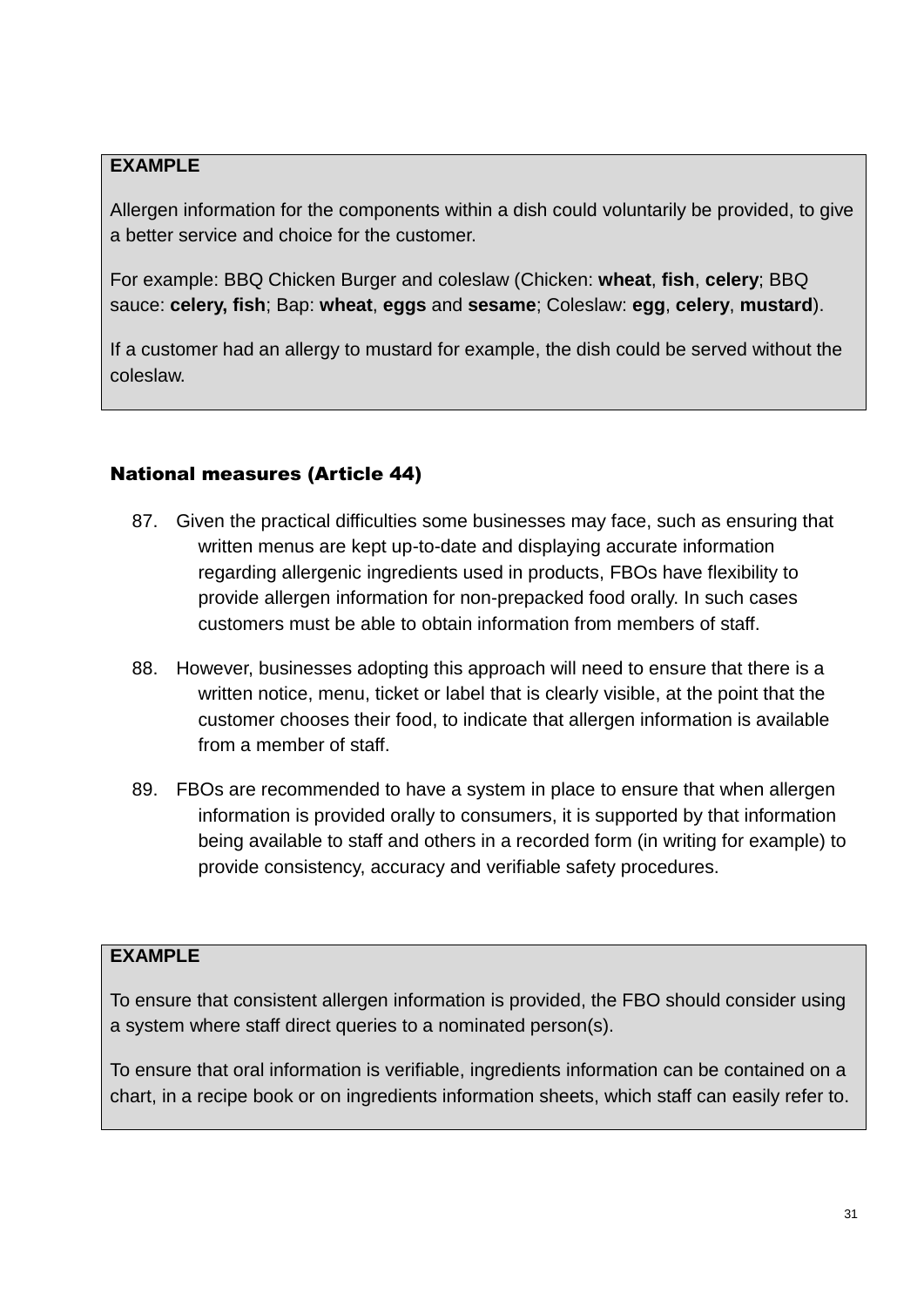## <span id="page-30-0"></span>Distance selling (Article 14)

- 90. FBOs selling non-prepacked food through distance selling (e.g. such as food takeaway businesses which offer purchase through telephone/ internet) will need to ensure that mandatory allergen information is available to the consumer:
	- before the purchase is concluded; and
	- at the point of delivery.

The allergen information should be held in written form by the business and available in written form at some point between a consumer placing the order and taking delivery of it.

- 91. Whatever the chosen method of presentation, the FBO must always ensure that the allergen information is current and accurate.
- 92. The allergen information should be provided without any supplementary costs being charged to the customer by the FBO (e.g. premium line numbers).

## **EXAMPLE**

Ways of providing allergen information at the time of order include:

- the customer is signposted to where the information can be obtained in writing (e.g. an online menu); or
- staff provide the allergen information orally by telephone whilst referring to the written information.

To ensure that current and accurate allergen information is provided, the food business could ask the customer if allergen information is required before the order is taken on the telephone or online.

Ways of providing written allergen information at the time of delivery include:

- placing stickers on food containers to clearly identify food and allergenic ingredients used in that food (e.g. **Chicken satay**: 'Contains: wheat, soy, fish, peanut'); or
- a menu is provided with the order which allows the customer to clearly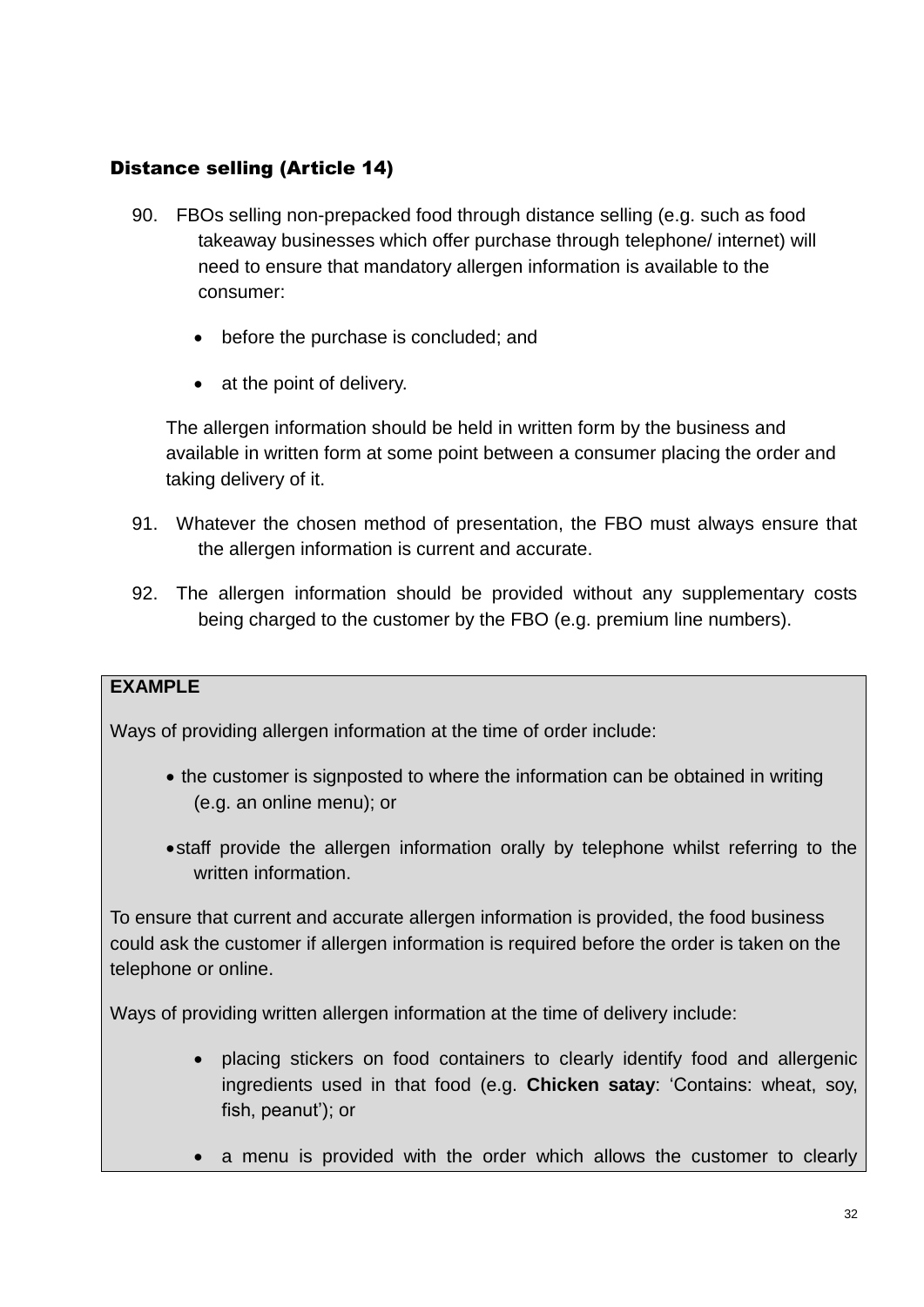identify allergenic ingredients in the food, along with clear names, or other appropriate cross-references on food containers;

- written allergen information is presented to the customer, by the member of staff from the business delivering the food together with a means to clearly link the written information to each food item.
- 93. In distance sales involving a third party 'broker' (such as online aggregators for take away businesses) the third party and the FBO supplying the food to the consumer must work together to ensure that the required allergen information is provided to the consumer, and that the consumer is clear on how to obtain the allergen information. The FBO preparing and providing the food will be best placed to know the allergen content and provide the information to consumers and is therefore ultimately responsible for the allergen information given to the consumer.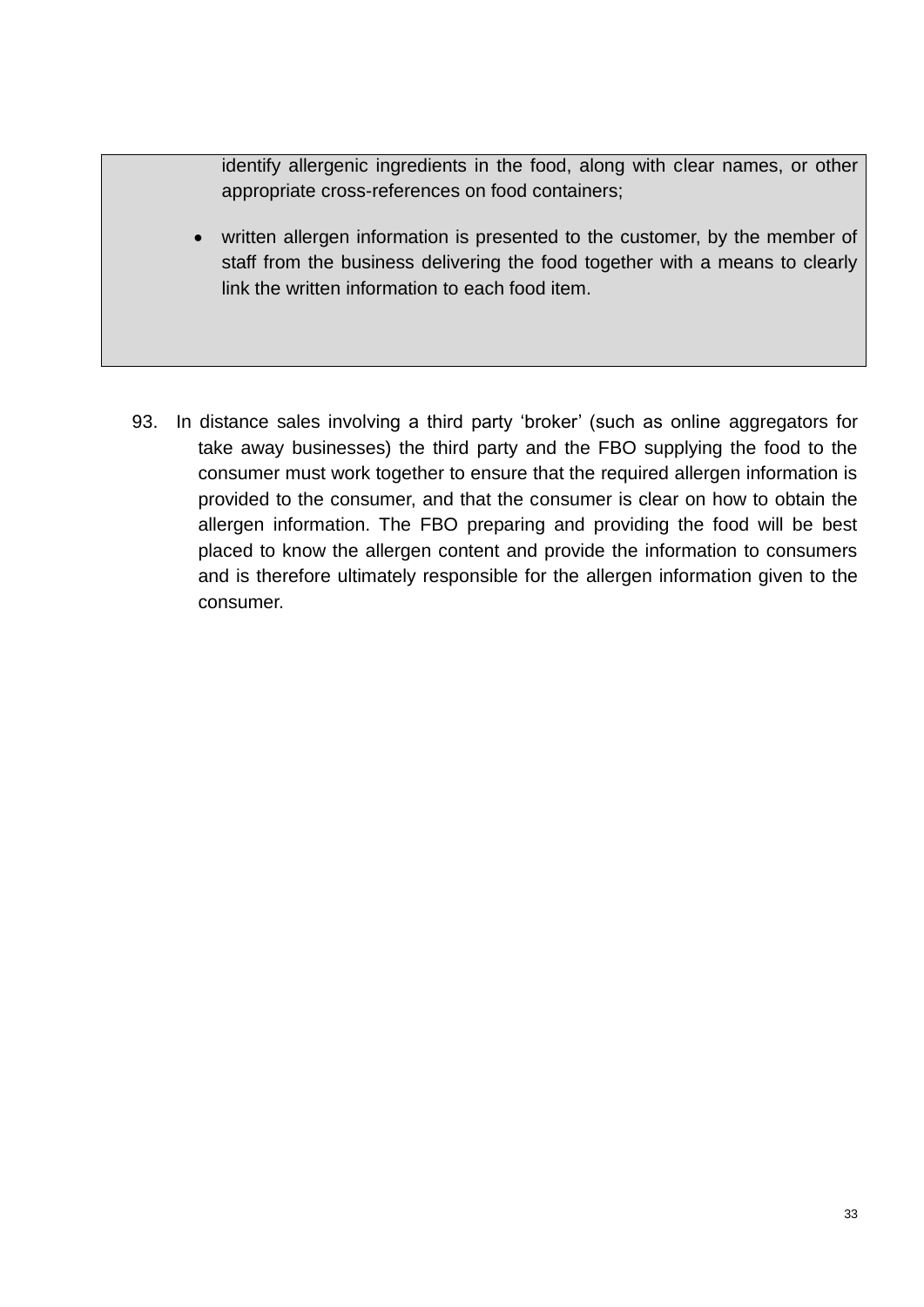## <span id="page-32-0"></span>Enforcement of the measures

#### <span id="page-32-1"></span>Local authority responsibilities

- 94. In the UK, authorised food officers at Local Authorities have responsibility for official controls relating to allergen rules. As allergen rules did not previously cover non-prepacked food (prior to EU FIC), some changes to food enforcement responsibilities at local level have been made.
- 95. In practice, the new allergen requirements for non-prepacked foods mostly impact on the food service/catering sector and retail businesses selling non-prepacked foods such as butchers, bakers, market stall holders and delicatessens.
- 96. In England, where there is a dual enforcement responsibility in some areas, the first tier (County Councils) are under a duty to enforce (Regulation 9 (1) Food Information Regulations 2014 (FIR) SI 2014/1855) and second tier councils have the power to enforce (Regulation 9 (2) Food Information Regulations 2014). Although there is no need for arrangements to be made to give powers to food hygiene enforcement officers in second tier councils, authorised food officers are encouraged to discuss and reach an understanding on how to enforce allergen requirements at a local level.

## <span id="page-32-2"></span>Penalties and offences

- 97. Failure to comply with the requirements of the provisions of the EU FIC set out in Regulation 10(2) of the FIR (SI 2014/1855) and corresponding Regulations in Wales, Scotland and Northern Ireland on the labelling of allergenic ingredients is a criminal offence and may result in a criminal prosecution being brought against an FBO. This position is the same in relation to a failure to comply with Regulation 5(5) of the FIR relating to the provision of allergen information for non-prepacked foods etc. in a manner other than one provided for in EU FIC.
- 98. A person found guilty of an allergens offence under FIR 2014 will be liable to a fine. Section 85 of the Legal Aid, Sentencing and Punishment of Offenders Act 2012 has come into effect meaning that fines in the legislation that had a £5,000 limit have changed the maximum fine into a fine of any amount. The amount of the fine would be up to the Magistrates to decide on a case by case basis. Please note that Section 85 of the 2012 Act only extends to England and Wales.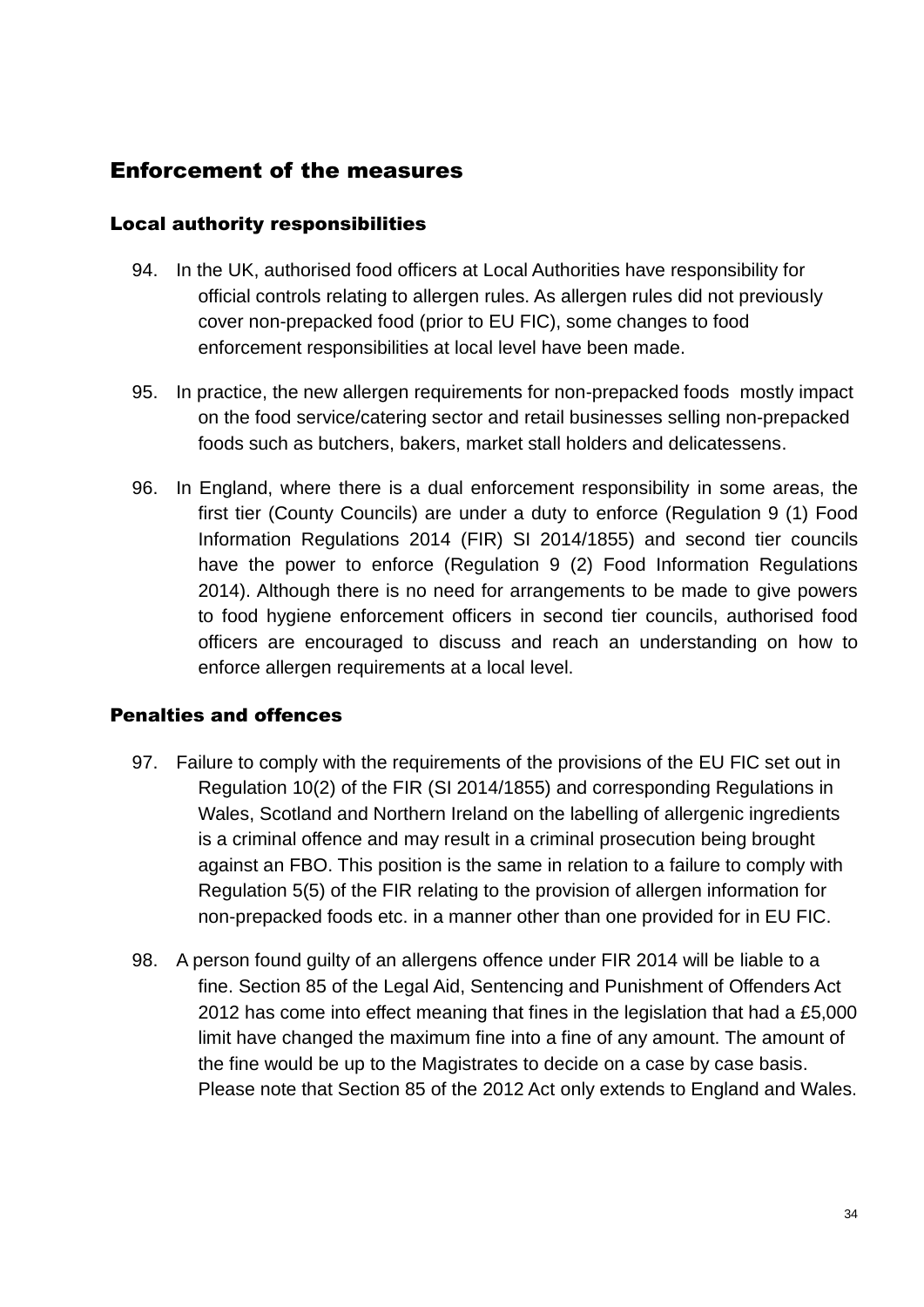## <span id="page-33-0"></span>Glossary of terms used

**Food Allergen:** This is the substance in a food that can cause an allergic reaction. Allergens are normally proteins and in some people, the immune system thinks allergens are foreign or dangerous. The immune response to these allergenic proteins is what leads to allergic reactions.The EU states 14 specific foods which are of public health importance (most potent and prevalent food allergens in Europe) which are listed in Annex II to the EU FIC.

**Distance selling:** This refers to the selling and buying of goods or services (for purposes of these guidance notes – prepacked, prepacked for direct sale and nonprepacked foods) without direct face to face contact; for example, selling food by internet (internet shopping, online takeaway aggregators etc.), mail order, telephone or television.

**Final consumer:** This is defined in Article 3 (18) of EU Regulation No.178/2002 as 'the ultimate consumer of a foodstuff who will not use the food as part of any business operation or activity'. The final consumer will generally be the individual who will be eating or drinking the food or drink provided by the food business.

**Food allergy:** An adverse reaction to a food that involves the immune system and can be a potentially life threatening condition. Symptoms can appear within minutes, or up to several hours after a person has eaten a food they are allergic to. There is no cure for food allergy. An allergic individual must avoid the food which makes them ill.

**Food business operator (FBO):** This is defined in EU Regulation No. 178/2002 (Article 3(3)) (General Food Law) as 'the natural or legal persons responsible for ensuring that the requirements of food law are met within the food business under their control'. A food business (as referred to in Article 3(2)) is also defined in the same regulation, as 'any undertaking, whether for profit or not and whether public or private, carrying out any of the activities related to any stage of production, processing and distribution of food'.

**Food intolerance:** Most food intolerances do not involve the immune system and are generally not life-threatening. However, they can make someone feel very ill or affect their long-term health. Examples of food intolerance include lactose and gluten intolerance.

**Mass caterer:** This is defined in Article 2 (2)(d) of EU FIC as 'any establishment (including a vehicle or a fixed or mobile stall), such as restaurants, canteens, schools, hospitals and catering enterprises in which, in the course of a business, food is prepared to be ready for consumption by the final consumer'.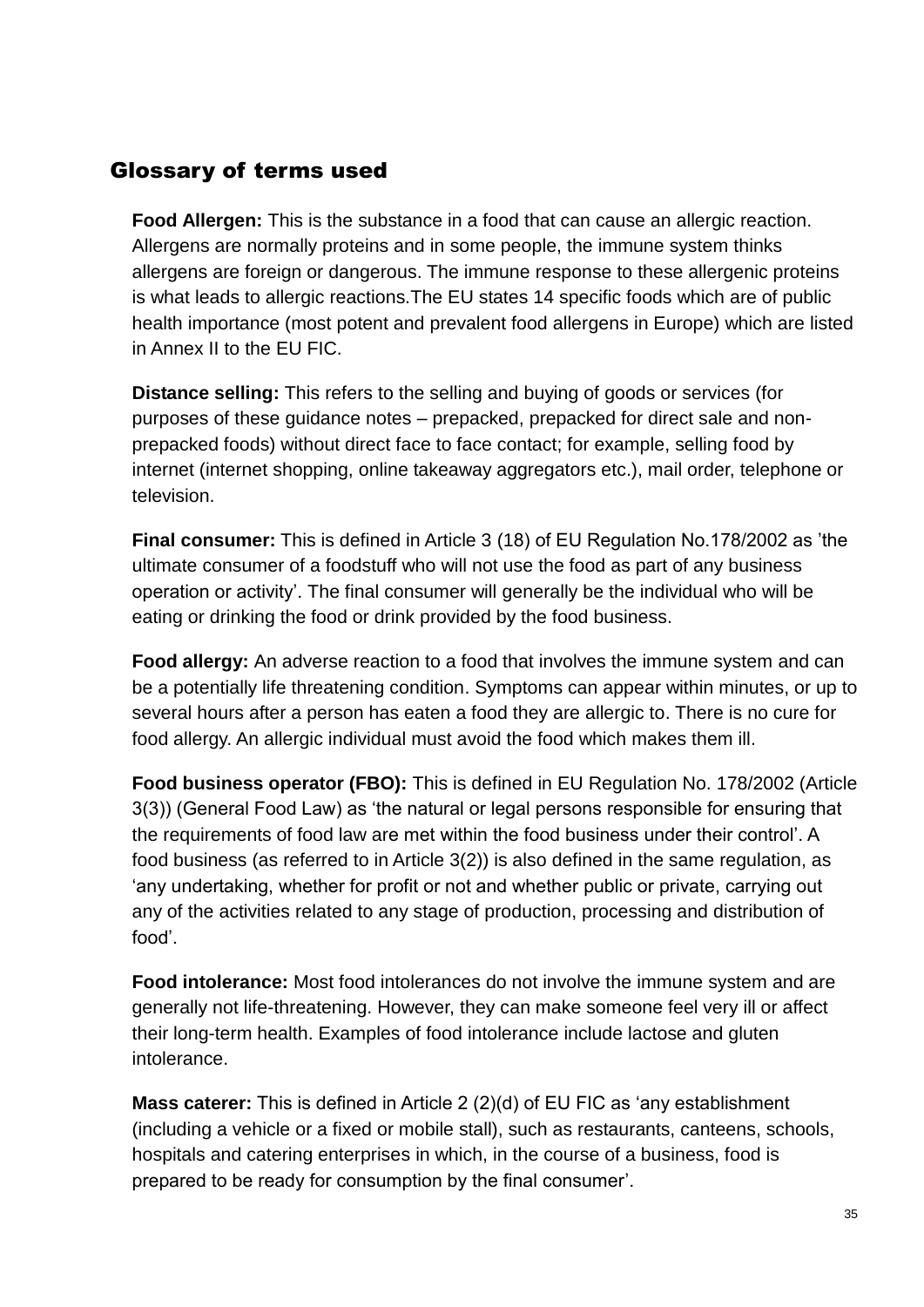#### **Non-prepacked foods:**

- In a physical retail environment this is likely to apply to foods which are sold loose from a delicatessen counter (e.g. cold meats, cheeses, quiches, pies and dips), fresh pizza, salad bars, bread sold in bakery shops, meat from butchers, pick and mix confectionery (including individually wrapped sweets and chocolates), etc.
- In a catering environment this is likely to apply to foods which are not sold prepacked, for example food from a takeaway, or meals served in a canteen or a restaurant.

**Prepacked foods:** This refers to any food put into packaging before being offered for sale for example a bar of chocolate, a sealed packet of crisps, a jar of sauce or a can of soup. All the following must apply:

- the food is either fully or partly enclosed by the packaging;
- the food cannot be altered without opening or changing the packaging;
- the product is ready for sale to the final customer or to a mass caterer. (Adapted from the definition in Article 2 (2)(e) of EU FIC).

**Prepacked foods for direct sale:** This applies to foods that have been packed on the same premises from which they are being sold. Foods prepacked for direct sale are treated in the same way as non-prepacked foods in EU FIC's labelling provisions. For a product to be considered 'prepacked for direct sale' one or more of the following can apply:

- It is expected that the customer is able to speak with the person who made or packed the product to ask about ingredients.
- Foods that could fall under this category could include meat pies made on site and sandwiches made and sold from the premises in which they are made.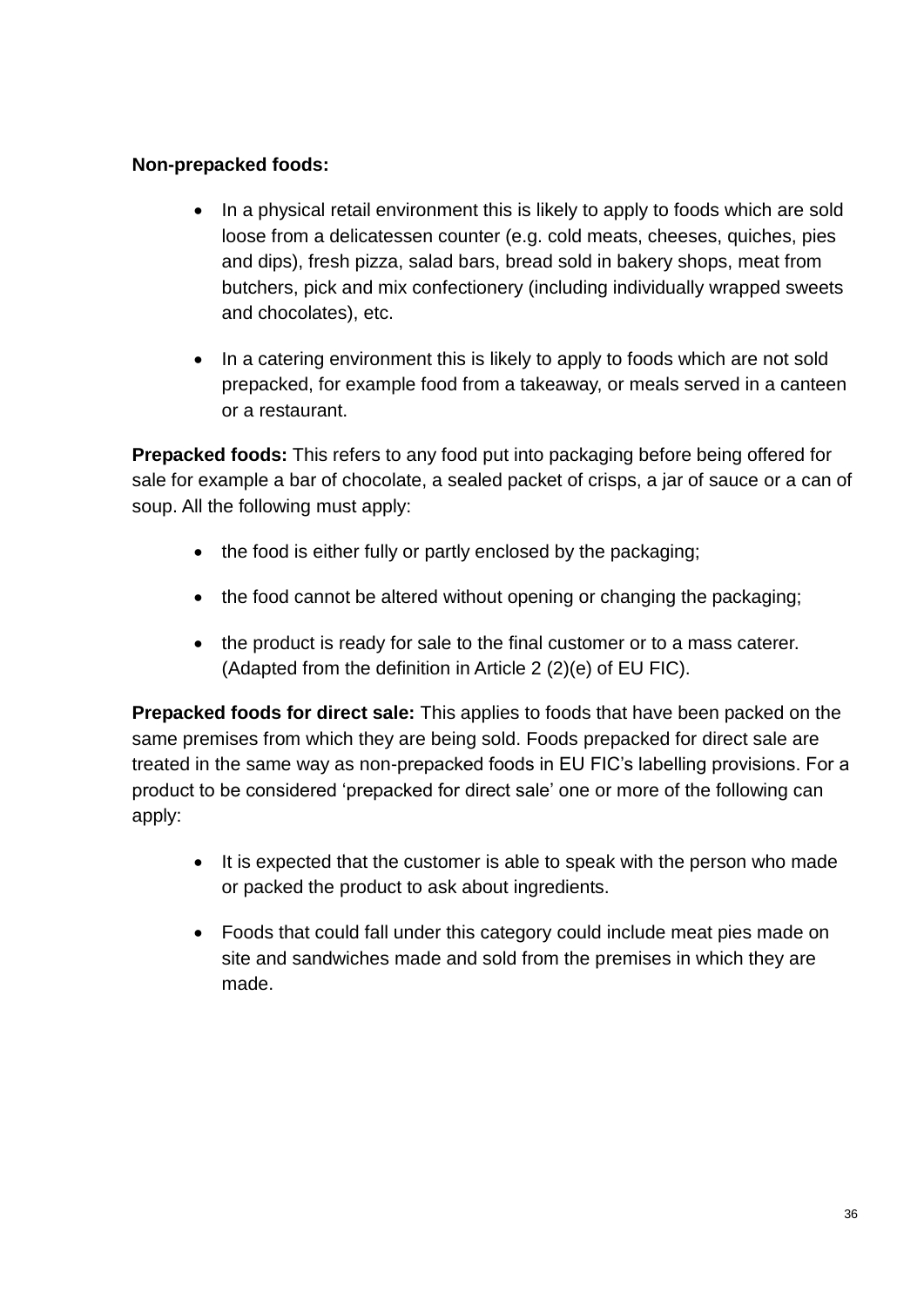## <span id="page-35-0"></span>References and Resources

- Further advice on food allergen labelling is available on the Agency's website: [www.food.gov.uk/policy-advice/allergyintol/label/](http://www.food.gov.uk/policy-advice/allergyintol/label/)
- FSA allergen resources at: www.food.gov.uk/allergen-resources
- Advice for SMEs on prepacked food can be found here: [www.food.gov.uk/sites/default/files/multimedia/pdfs/publication/allergy-labelling](http://www.food.gov.uk/sites/default/files/multimedia/pdfs/publication/allergy-labelling-prepacked.pdf)[prepacked.pdf](http://www.food.gov.uk/sites/default/files/multimedia/pdfs/publication/allergy-labelling-prepacked.pdf)
- Advice for SME's on non-prepacked food and the Think allergy poster can be found here: [www.food.gov.uk/sites/default/files/multimedia/pdfs/publication/loosefoodsleaflet.pdf](http://www.food.gov.uk/sites/default/files/multimedia/pdfs/publication/loosefoodsleaflet.pdf) and [www.food.gov.uk/sites/default/files/multimedia/pdfs/publication/thinkallergy.pdf](http://www.food.gov.uk/sites/default/files/multimedia/pdfs/publication/thinkallergy.pdf)
- Advice for consumers on the new allergen labelling, allergen information when eating out and the chef cards can be found here: [www.food.gov.uk/sites/default/files/multimedia/pdfs/publication/allergy-leaflet.pdf](http://www.food.gov.uk/sites/default/files/multimedia/pdfs/publication/allergy-leaflet.pdf) and [www.food.gov.uk/sites/default/files/allergy-chef-cards.pdf](http://www.food.gov.uk/sites/default/files/allergy-chef-cards.pdf)
- FSA has produced free online training modules to help enforcement officers and businesses understand food allergen labelling and labelling in general under the EU FIC. Free online allergy training can be found here: <http://allergytraining.food.gov.uk/>

Free online training about the Food Information Regulation as a whole can be found here: <http://labellingtraining.food.gov.uk/>

- Food Standards Agency Scotland produced an online resource called Cooksafe which contains detailed steps on managing allergen risks and communicating allergen information to staff and customers. Please note responsibility for CookSafe will be transferred to Food Standards Scotland after 1 April 2015. Cooksafe can be be found on: [www.foodstandards.gov.scot/cooksafe](http://www.foodstandards.gov.scot/cooksafe)
- British Retail Consortium (BRC) and Food and Drink Federation (FDF) have produced best practice guidance to help those labelling prepacked foods and can be found on:

[www.brc.org.uk/downloads/Guidance%20on%20Allergen%20Labelling.pdf](http://www.brc.org.uk/downloads/Guidance%20on%20Allergen%20Labelling.pdf)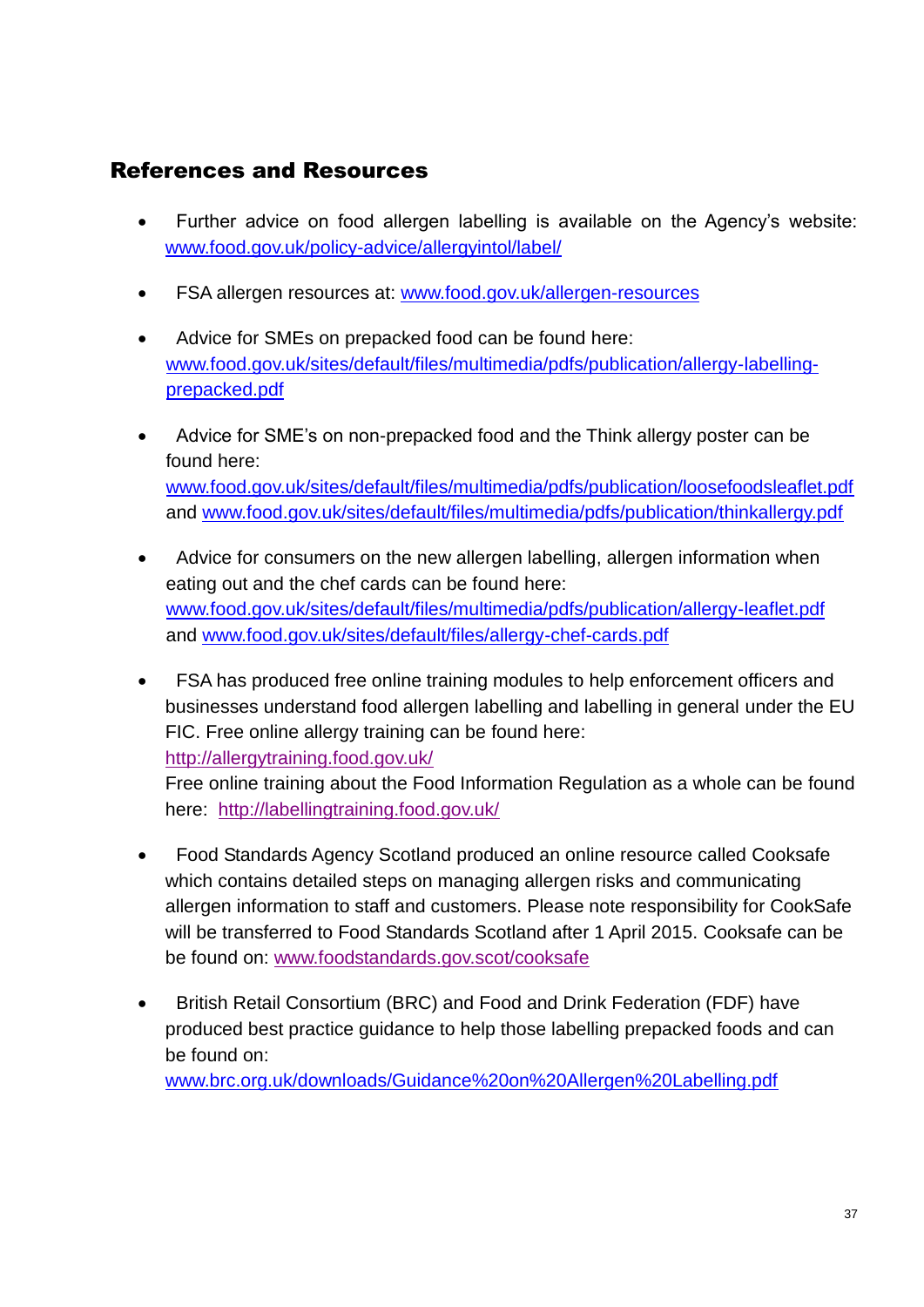# <span id="page-36-0"></span>Relevant legislation:

- Commission Delegated Regulation (EU) No.78/2014 amending Annex II and III to Regulation (EU) No. 1169/2011 (EU FIC) : [http://eur](http://eur-lex.europa.eu/LexUriServ/LexUriServ.do?uri=OJ:L:2014:027:0007:0008:EN:PDF)[lex.europa.eu/LexUriServ/LexUriServ.do?uri=OJ:L:2014:027:0007:0008:EN:PDF](http://eur-lex.europa.eu/LexUriServ/LexUriServ.do?uri=OJ:L:2014:027:0007:0008:EN:PDF)
- Commission Regulation (EU) No. 41/2009 concerning the composition and labelling of foodstuffs suitable for people intolerant to gluten: [http://eur](http://eur-lex.europa.eu/LexUriServ/LexUriServ.do?uri=OJ:L:2009:016:0003:0005:EN:PDF)[lex.europa.eu/LexUriServ/LexUriServ.do?uri=OJ:L:2009:016:0003:0005:EN:PDF](http://eur-lex.europa.eu/LexUriServ/LexUriServ.do?uri=OJ:L:2009:016:0003:0005:EN:PDF)
- EC Regulation 178/2002 (General Food Law Regulation): [http://eur](http://eur-lex.europa.eu/LexUriServ/LexUriServ.do?uri=OJ:L:2002:031:0001:0024:EN:PDF)[lex.europa.eu/LexUriServ/LexUriServ.do?uri=OJ:L:2002:031:0001:0024:EN:PDF](http://eur-lex.europa.eu/LexUriServ/LexUriServ.do?uri=OJ:L:2002:031:0001:0024:EN:PDF)
- EU Regulation No. 579/2012 labelling and presentation of wine sector products www.fsai.ie/uploadedFiles/Legislation/Food Legisation Links/Alcohol/Reg579 20 [12.pdf](http://www.fsai.ie/uploadedFiles/Legislation/Food_Legisation_Links/Alcohol/Reg579_2012.pdf)
- EU Regulation No. 1169/2011 on the provision of food information to consumers (EU FIC): [http://eur](http://eur-lex.europa.eu/LexUriServ/LexUriServ.do?uri=OJ:L:2011:304:0018:0063:EN:PDF)[lex.europa.eu/LexUriServ/LexUriServ.do?uri=OJ:L:2011:304:0018:0063:EN:PDF](http://eur-lex.europa.eu/LexUriServ/LexUriServ.do?uri=OJ:L:2011:304:0018:0063:EN:PDF)
- Food Safety Act 1990 and subsequent amendments: [www.legislation.gov.uk/ukpga/1990/16/contents](http://www.legislation.gov.uk/ukpga/1990/16/contents) ; Food Safety (NI) Order 1991 in Northern Ireland and subsequent amendments: [www.legislation.gov.uk/nisi/1991/762/contents/made](http://www.legislation.gov.uk/nisi/1991/762/contents/made)
- Regulation (EU) 1308/2013 establishing common organisation of the markets in agricultural products ('Dairy Designations') [http://eur](http://eur-lex.europa.eu/LexUriServ/LexUriServ.do?uri=OJ:L:2013:347:0671:0854:EN:PDF)[lex.europa.eu/LexUriServ/LexUriServ.do?uri=OJ:L:2013:347:0671:0854:EN:PDF](http://eur-lex.europa.eu/LexUriServ/LexUriServ.do?uri=OJ:L:2013:347:0671:0854:EN:PDF)